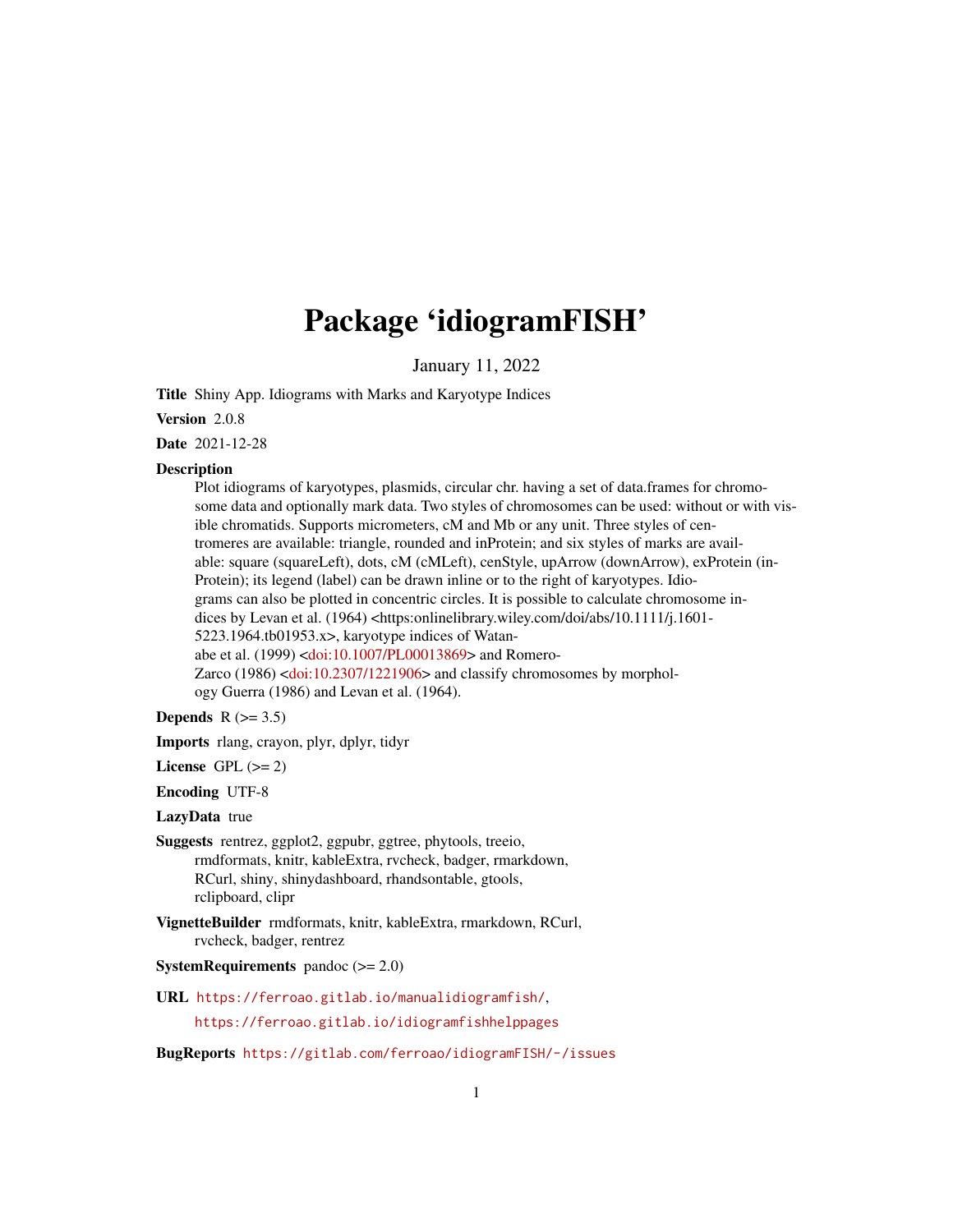<span id="page-1-0"></span>RoxygenNote 7.1.2 NeedsCompilation no Author Fernando Roa [aut, cre], Mariana PC Telles [ctb] Maintainer Fernando Roa <froao@unal.edu.co> Repository CRAN Date/Publication 2022-01-10 23:42:42 UTC

# R topics documented:

|                                                                                                        | $\mathcal{D}$ |
|--------------------------------------------------------------------------------------------------------|---------------|
|                                                                                                        | 3             |
|                                                                                                        | 5             |
| $chrbasicdatamono \ldots \ldots \ldots \ldots \ldots \ldots \ldots \ldots \ldots \ldots \ldots \ldots$ | 6             |
|                                                                                                        | 7             |
|                                                                                                        | -10           |
|                                                                                                        | 12            |
|                                                                                                        | 12            |
|                                                                                                        | -13           |
|                                                                                                        | -14           |
|                                                                                                        | -14           |
|                                                                                                        |               |
|                                                                                                        | -17           |
|                                                                                                        | -18           |
|                                                                                                        | 19            |
|                                                                                                        | -33           |
|                                                                                                        | -34           |
| runBoard                                                                                               | -35           |
|                                                                                                        |               |

#### **Index** [36](#page-35-0)

<span id="page-1-1"></span>armRatioCI *FUNCTIONS armRatioCI and swapChrRegionDfSizeAndMarks.*

#### Description

armRatioCI: reads a data.frame and produces AR (arm ratio), CI (centromeric index) , Guerra and Levan classifications.

swapChrRegionDfSizeAndMarks: reads data.frames to swap arms

#### Usage

armRatioCI(dfChrSize, rnumeric = FALSE)

swapChrRegionDfSizeAndMarks(dfChrSize, dfMarkPos, chrNamesToSwap)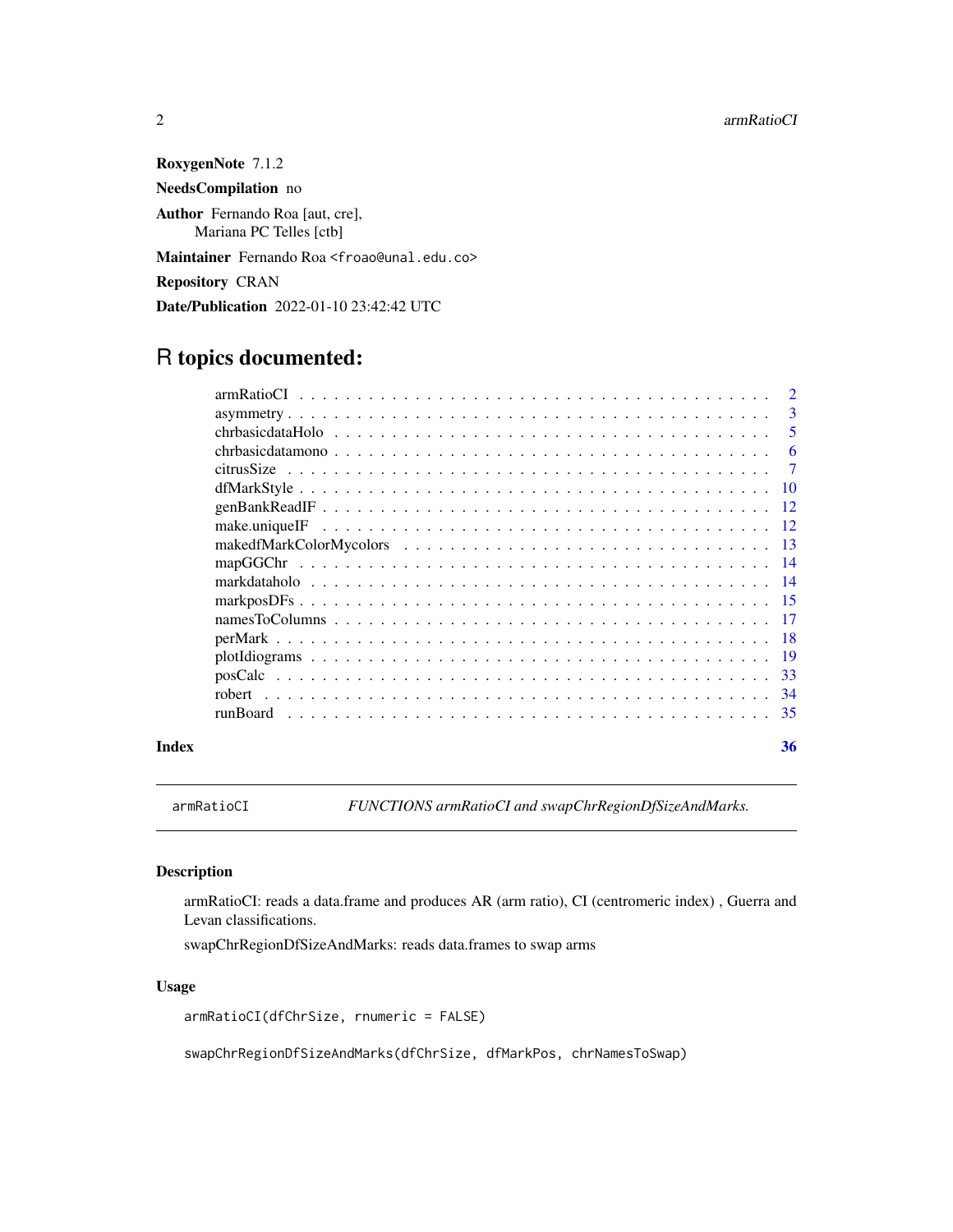#### <span id="page-2-0"></span>asymmetry 3

#### Arguments

| dfChrSize | name of data.frame with columns: shortArmSize, longArmSize |
|-----------|------------------------------------------------------------|
| rnumeric  | boolean, returns only numeric AR, CI                       |
| dfMarkPos | name of data.frame of marks                                |
|           | chrNamesToSwap name of chr. names to swap arms             |

#### Value

data.frame (armRatioCI)

list of data.frames (swapChrRegionDfSizeAndMarks)

#### References

LEVAN A, FREDGA K, SANDBERG AA (1964) NOMENCLATURE FOR CENTROMERIC POSITION ON CHROMOSOMES. Hereditas 52:201–220.

Guerra. 1986. Reviewing the chromosome nomenclature of Levan et al. Braz. Jour. Gen. Vol IX, 4, 741-743

#### See Also

[chrbasicdatamono](#page-5-1)

#### Examples

```
armRatioCI(dfOfChrSize)
armRatioCI(bigdfOfChrSize)
```
swapChrRegionDfSizeAndMarks(dfOfChrSize,dfOfMarks,"1")

<span id="page-2-2"></span>asymmetry *FUNCTIONS asymmetry and asymmetryA2.*

#### <span id="page-2-1"></span>Description

asymmetry: calculates karyotype asymmetry A and A2.

asymmetryA2: calculates karyotype asymmetry A2

This functions read a data.frame with columns: shortArmSize and longArmSize

If several species present, use column OTU.

It returns a list with the A and A2 indices

$$
A = \frac{\sum_{i=1}^{n} \frac{longArm_i - short Arm_i}{CL_i}}{n}
$$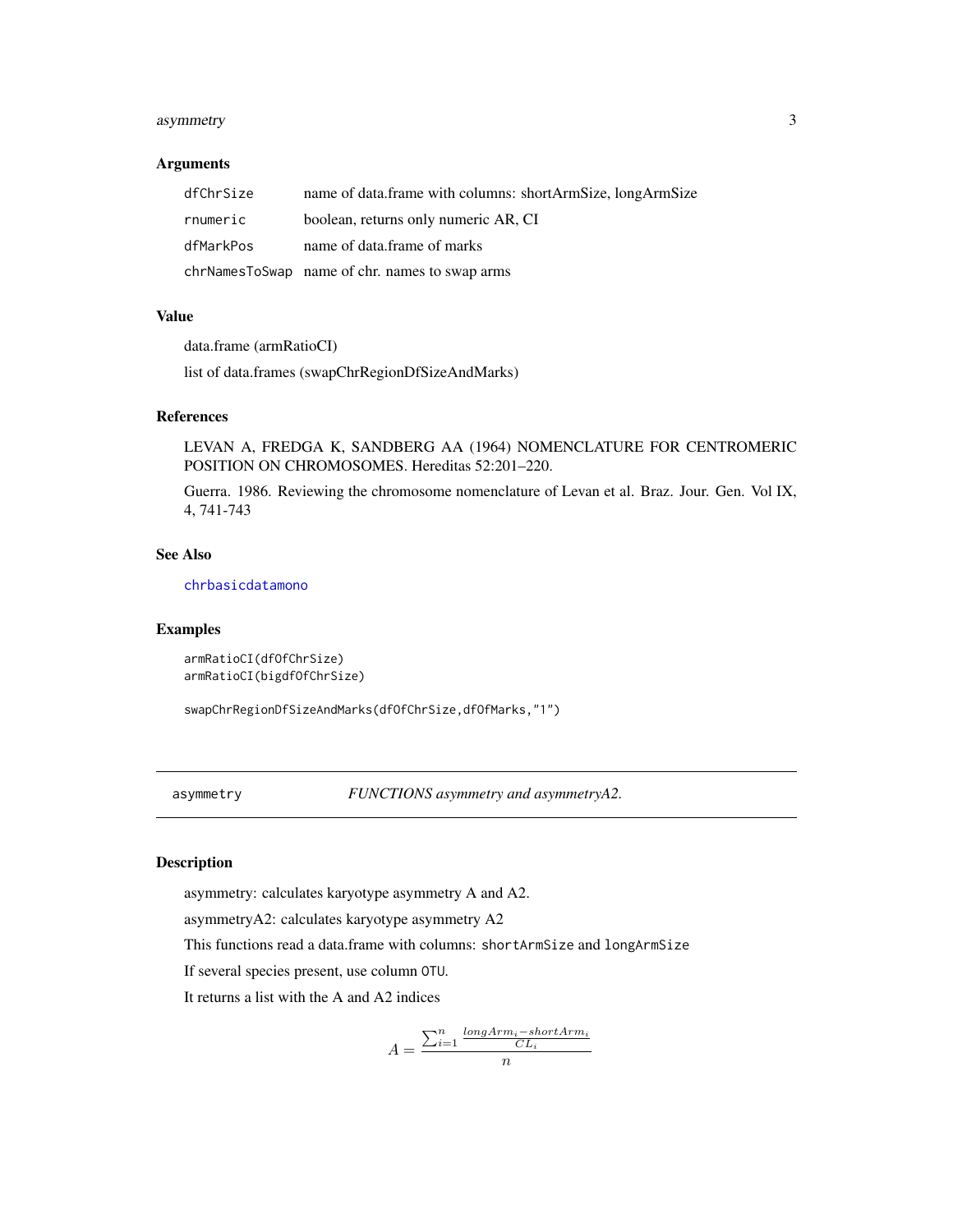<span id="page-3-0"></span>A: Watanabe et al. (1999) asymmetry of karyotype ranging from 0 (symmetric) to 1 (asymmetric)

$$
A_2 = \frac{sCL}{xCL}
$$

 $(s = std dev, CL = chr. length, x = mean)$  (Romero-Zarco 1986) related to:

$$
CV_{CL} = A_2 * 100
$$

(CV = coeff. var.) (Paszko 2006)

# Usage

```
asymmetry(dfChrSize, asDf = FALSE)
```
asymmetryA2(dfChrSize)

### Arguments

| dfChrSize | name of data.frame                   |
|-----------|--------------------------------------|
| asDf      | boolean, return d.f. instead of list |

#### Value

list

#### References

Watanabe K, Yahara T, Denda T, Kosuge K. 1999. Chromosomal evolution in the genus Brachyscome (Asteraceae, Astereae): Statistical tests regarding correlation between changes in karyotype and habit using phylogenetic information. Journal of Plant Research 112: 145-161. 10.1007/PL00013869

A2: Romero-Zarco. 1986. A New Method for Estimating Karyotype Asymmetry. Taxon Vol. 35, No. 3 pp. 526-530

Paszko B. 2006. A critical review and a new proposal of karyotype asymmetry indices. Plant Syst Evol 258:39–48.

#### See Also

[chrbasicdatamono](#page-5-1) [chrbasicdatamono](#page-5-1) [chrbasicdataHolo](#page-4-1)

#### Examples

```
asymmetry(dfOfChrSize)
myAlist<-asymmetry(bigdfOfChrSize)
as.data.frame(myAlist)
asymmetryA2(dfOfChrSize)
as.data.frame(asymmetryA2(bigdfOfChrSize))
asymmetryA2(dfChrSizeHolo)
as.data.frame(asymmetryA2(bigdfChrSizeHolo))
```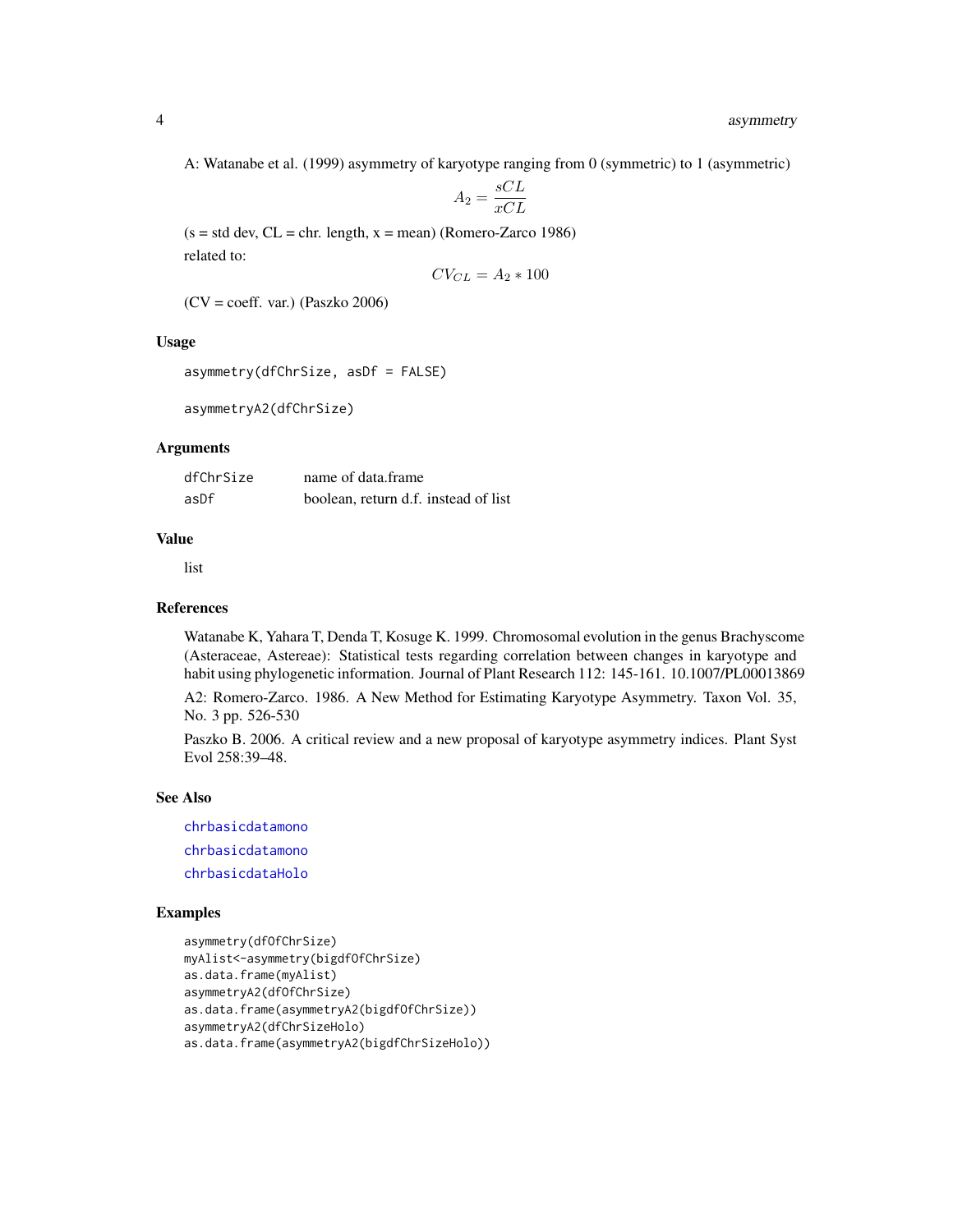#### <span id="page-4-1"></span><span id="page-4-0"></span>Description

dfChrSizeHolo: Example data for holocentrics for 1 species bigdfChrSizeHolo: Example data for holocentrics for several species, OTU parentalAndHybHoloChrSize: Example data for holocentrics for several species, OTU bigdfOfChrSize3Mb: Example data in Mb without chr. arms for three species, OTU

#### Usage

dfChrSizeHolo

bigdfChrSizeHolo

parentalAndHybHoloChrSize

bigdfOfChrSize3Mb

#### Format

data.frame with columns:

OTU grouping OTU (species), optional if only one OTU

chrName name of chromosome

chrSize size of chromosome, micrometers or Mb

group chromosome group, optional

chrNameUp optional name over kar.

Mbp optional name to show size in Mbp, use only when chrSize is not in Mbp

An object of class data. frame with 12 rows and 3 columns.

An object of class data.frame with 13 rows and 3 columns.

An object of class data.frame with 14 rows and 3 columns.

#### See Also

[asymmetryA2](#page-2-1) [plotIdiograms](#page-18-1) [markdataholo](#page-13-1)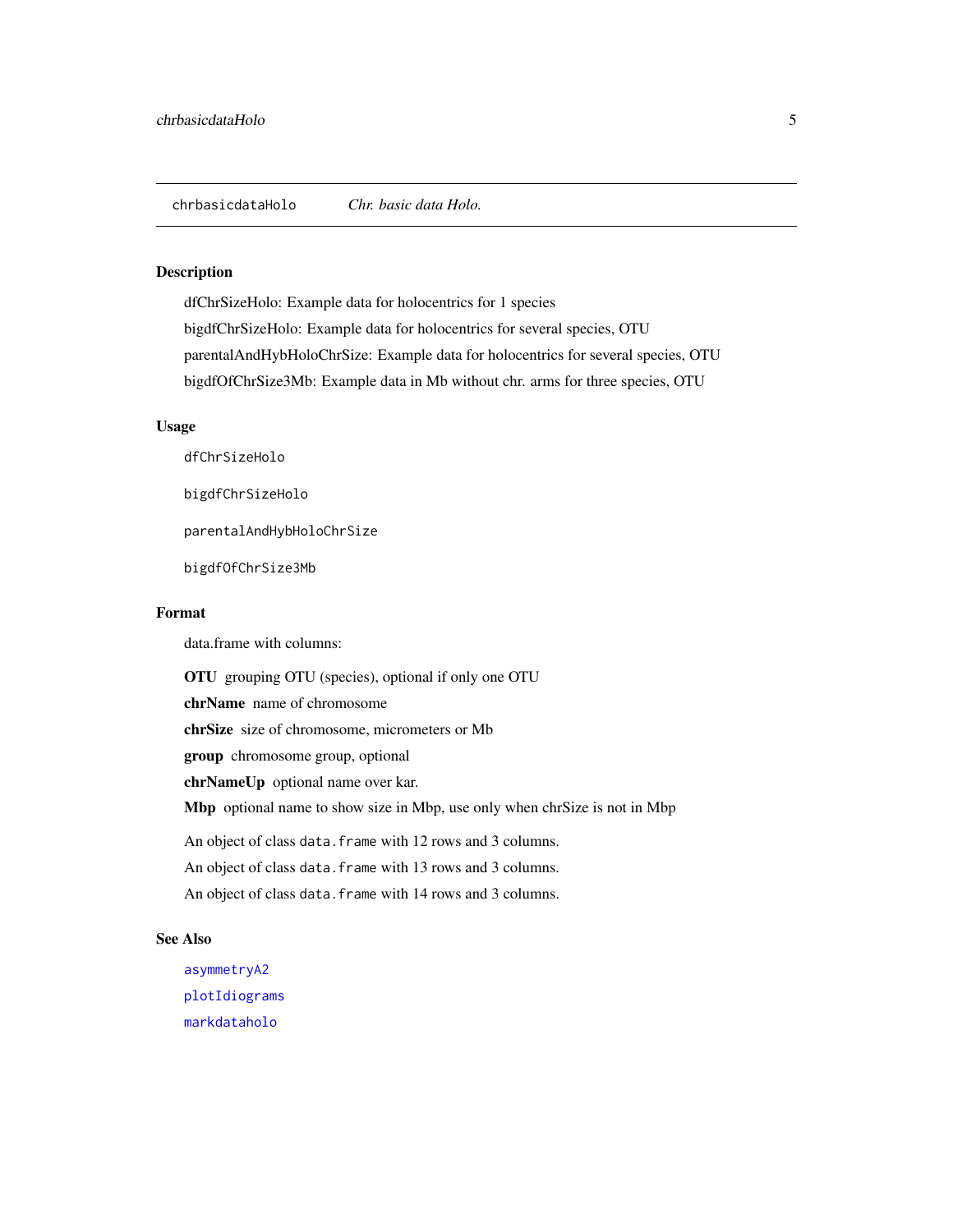<span id="page-5-1"></span><span id="page-5-0"></span>chrbasicdatamono *Chr. basic data Monocen.*

#### **Description**

dfOfChrSize: Example data for monocentrics bigdfOfChrSize: Example data for monocentrics for several species, OTU humChr: Data for human karyotype, measured from Adler (1994) allChrSizeSample: Example data for monocentrics for several species, OTU parentalAndHybChrSize: Example data for monocentrics for GISH traspadf: Example data for Tradescantia (Rhoeo) spathacea (Golczyk et al. 2005)

#### Usage

dfOfChrSize

bigdfOfChrSize

humChr

allChrSizeSample

parentalAndHybChrSize

traspadf

#### Format

data.frame with columns:

OTU OTU, species, optional if only one OTU (species)

chrName name of chromosome

shortArmSize size of short arm, micrometers

longArmSize size of long arm, micrometers

group chr group, optional

chrNameUp optional name over kar.

Mbp optional name to show size in Mbp, use only when shortArmSize is not in Mbp

An object of class data. frame with 50 rows and 4 columns.

An object of class data. frame with 24 rows and 4 columns.

An object of class data. frame with 75 rows and 4 columns.

An object of class data.frame with 13 rows and 4 columns.

An object of class data. frame with 12 rows and 4 columns.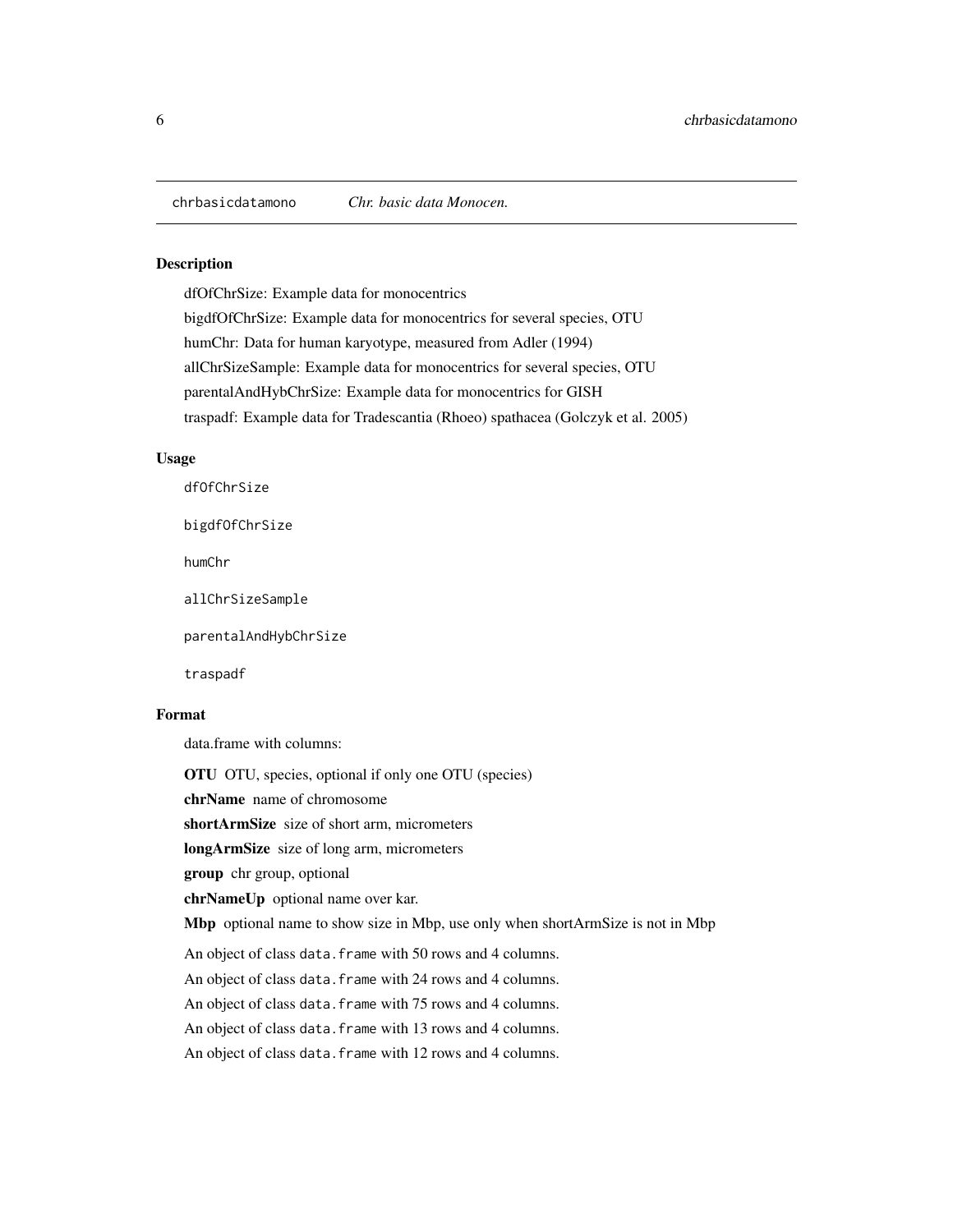#### <span id="page-6-0"></span>citrusSize 7 and 2008 and 2009 and 2009 and 2009 and 2009 and 2009 and 2009 and 2009 and 2009 and 2009 and 200

#### Source

<http://www.pathology.washington.edu/research/cytopages/idiograms/human/>

#### References

Adler 1994. Idiogram Album. [http://www.pathology.washington.edu/research/cytopages/](http://www.pathology.washington.edu/research/cytopages/idiograms/human/) [idiograms/human/](http://www.pathology.washington.edu/research/cytopages/idiograms/human/)

Golczyk H, Hasterok R, Joachimiak AJ (2005) FISH-aimed karyotyping and characterization of Renner complexes in permanent heterozygote Rhoeo spathacea. Genome 48:145–153.

#### See Also

[plotIdiograms](#page-18-1) [armRatioCI](#page-1-1) [asymmetry](#page-2-2) [markposDFs](#page-14-1)

citrusSize *FUNCTIONS: citrusSize, citrusMarkPos, markOverCMA*

#### Description

Helper function to create data.frames with chr. size and mark size data for Citrus based on categories in Carvalho et al. (2005)

Special behaviour while plotting: normally you will get chr. names as: B\_1, B\_2, etc. to remove \_\*, use chrIdPatternRem='\_.\*' in plotIdiograms. However, for FL+ and FL0, this conversion is automatic. So, in plot you will never see FL0\_1, FL0\_2, for example.

```
citrusSize(
  A = 0,
 B = 0,
 C = 0,
 D = 0,
 E = 0,
  F = 0,
  FL = 0,
  FL0 = 0,
  G = 0,
  shortArm = 1.2,
  longArm = 1.7,shortArmFL = 1.3,
  longArmFL = 1.8,OTU = "OTU 1"
```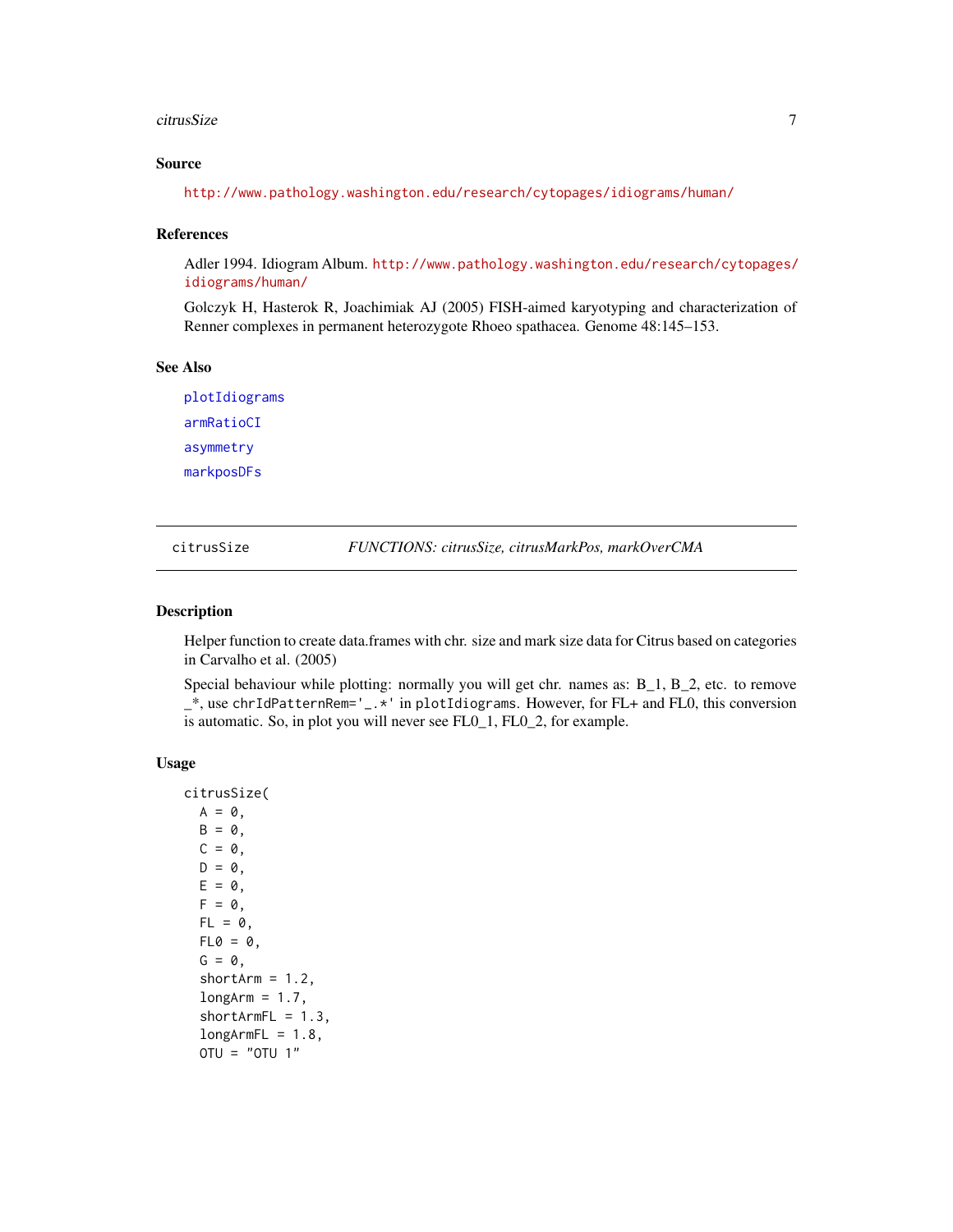```
\lambdacitrusMarkPos(
  chrSizeDf,
  mSizePter = 0.25,
  mSizeQter = 0.35,
  mSizePprox = 0.35,
  mOther = 0.25,
  markName = "CMA"
\mathcal{L}markOverCMA(
  citrusMarkPosDF,
  chrType = "B",chrName,
  chrRegion = "p",
  markName = "45S",
  shrinkMark = TRUE
```

```
\mathcal{L}
```
### Arguments

| A          | number of A to calculate (citrusSize)                                                        |
|------------|----------------------------------------------------------------------------------------------|
| B          | number of B to calculate (citrusSize)                                                        |
| С          | number of C to calculate (citrusSize)                                                        |
| D          | number of D to calculate (citrusSize)                                                        |
| Е          | number of E to calculate (citrusSize)                                                        |
| F          | number of F to calculate (citrusSize)                                                        |
| <b>FL</b>  | number of FL+ to calculate (citrusSize)                                                      |
| FL0        | number of FL0 to calculate (citrusSize)                                                      |
| G          | number of G to calculate (citrusSize)                                                        |
| shortArm   | for A to G (not FL) (citrus Size)                                                            |
| longArm    | for A to G (not FL) (citrus Size)                                                            |
| shortArmFL | for FL (citrusSize)                                                                          |
| longArmFL  | for FL (citrusSize)                                                                          |
| 0TU        | name of species (citrusSize)                                                                 |
| chrSizeDf  | data.frame created with citrus Size function (citrus MarkPos)                                |
| mSizePter  | numeric, default size for P(short) ter (terminal) bands. 0.25 (default) (cit-<br>rusMarkPos) |
| mSizeOter  | numeric, default size for Q(long) ter (terminal) bands. 0.35 (default) (cit-<br>rusMarkPos)  |
| mSizePprox | numeric, default size for P prox (proximal) bands. 0.35 (default) (citrusMark-<br>Pos)       |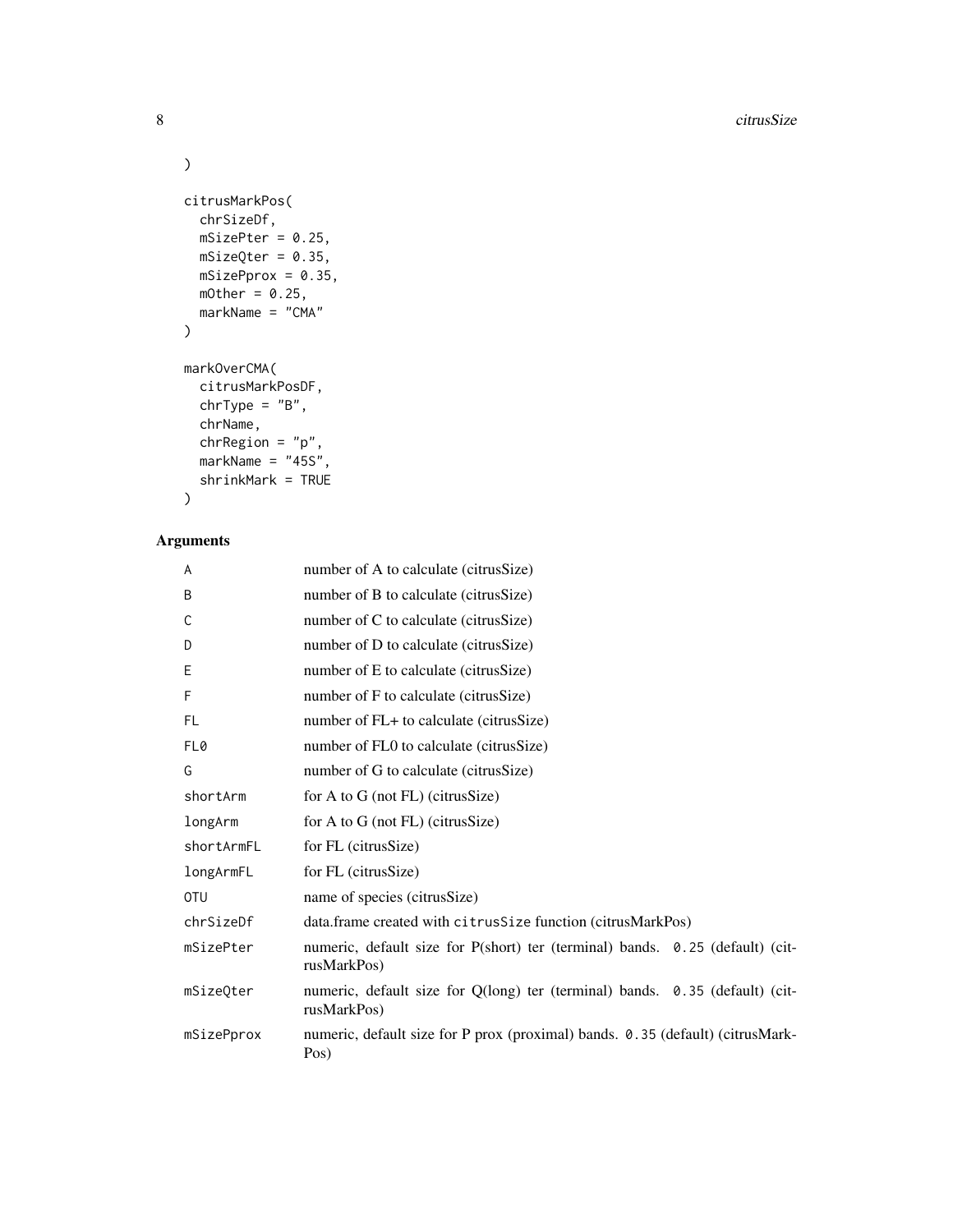#### citrusSize 9

| mOther          | numeric, default size for other bands. 0.25 (default) (citrusMarkPos)                           |
|-----------------|-------------------------------------------------------------------------------------------------|
| markName        | character, default name of mark "CMA", or "455", respectively. (citrusMark-<br>Pos.markOverCMA) |
| citrusMarkPosDF |                                                                                                 |
|                 | data.frame, with CMA marks (markOverCMA)                                                        |
| chrType         | character, defaults to "B", chr. type to duplicate mark (markOverCMA)                           |
| chrName         | character, defaults to "B", chr. name(s) to duplicate mark (markOverCMA)                        |
| chrRegion       | character, arm, defaults to "p". for mark duplication (markOverCMA)                             |
| shrinkMark      | boolean, shrink new mark to be created (markOverCMA)                                            |

#### Value

data.frame data.frame data.frame

#### References

Carvalho, R., Soares Filho, W. S., Brasileiro-Vidal, A. C., & Guerra, M. (2005). The relationships among lemons, limes and citron: A chromosomal comparison. Cytogenetic and Genome Research, 109(1–3), 276–282. https://doi.org/10.1159/000082410

#### Examples

```
citrusSizeDF <- citrusSize(B=1,D=11,F=4,FL0=2,OTU="C. jambhiri")
suppressMessages(
plotIdiograms(citrusSizeDF,
             indexIdTextSize=.4,# font size
             rulerNumberSize=.4,# font size
             rulerTitleSize=.4, # font size
             rulerPos =-.5, # ruler pos.
             xPosRuleTitle = 1.5, # ruler title pos.
             orderChr="original"# order of chr. as in d.f.
             )
             )
citrusSizeDF2 <- citrusSize(B=2,D=10,F=4,FL0=1,
FL=1, # equivalent to FL+OTU="C. limettioides")
suppressMessages(
plotIdiograms(citrusSizeDF2, # FL^NA error corrected in 1.15.4
              indexIdTextSize=.4,# font size
              rulerNumberSize=.4,# font size
              rulerTitleSize=.4, # font size
              rulerPos =-.5, # ruler pos.
              xPosRulerTitle =1.5, # ruler title pos.
              orderChr="original"# order of chr. as in d.f.
)
```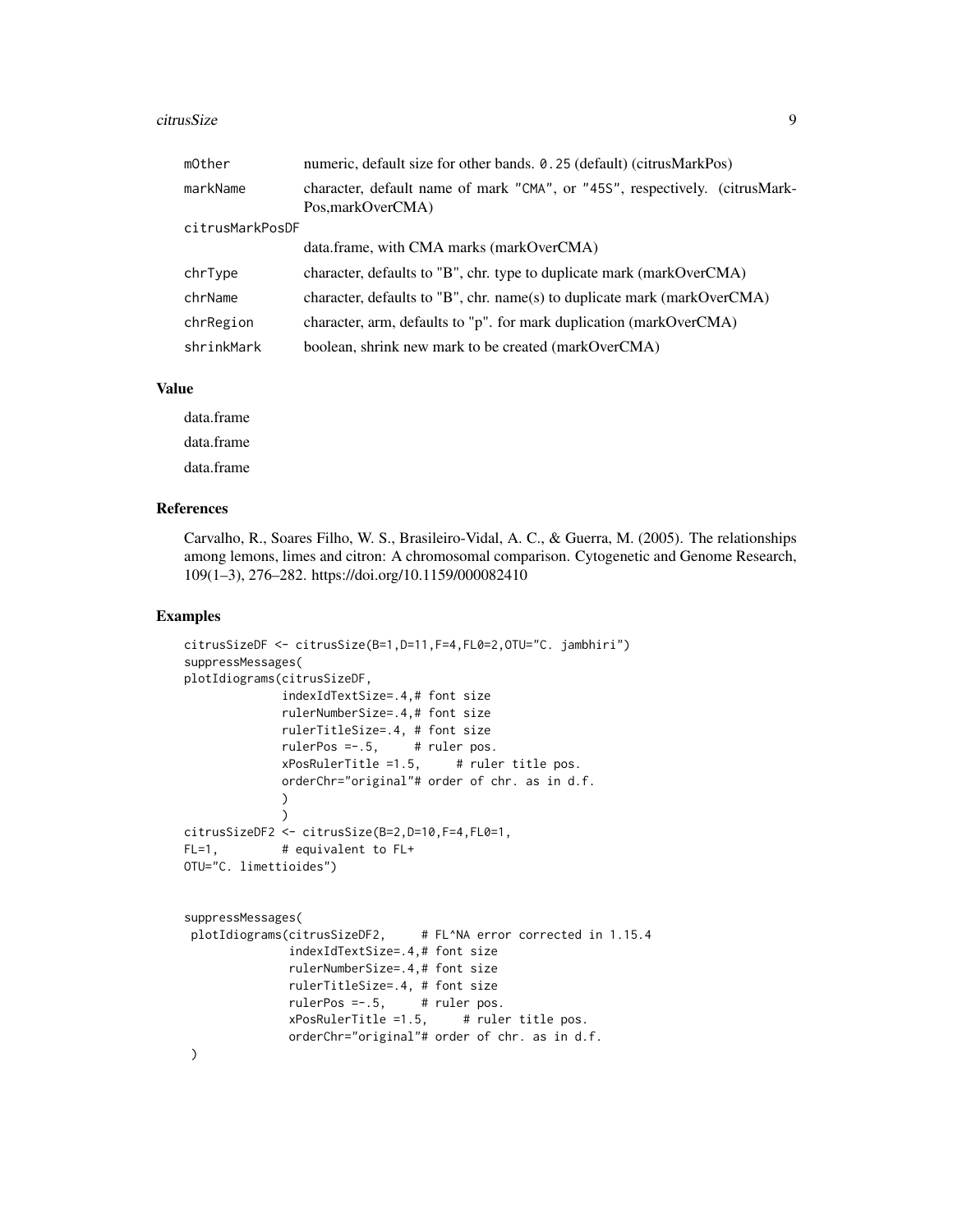```
citrusMarkPosDF <- citrusMarkPos(citrusSizeDF)
suppressMessages(
plotIdiograms(dfChrSize= citrusSizeDF, # chr. size data.frame
             dfMarkPos= citrusMarkPosDF,# mark position data.frame (inc. cen.)
             ruler=FALSE, # remove
             chrIndex=FALSE, # remove
             morpho=FALSE, # remove
             karIndex=FALSE, # remove<br>indexIdTextSize=.4, # font size
             indexIdTextSize=.4, # font size<br>xlimRightMod=4, # xlim mod.
             xlimRightMod=4,
             orderChr="original", # order chr. as in d.f.<br>chrColor="blue", # chr. color
             chrColor="blue",
             legendHeight=3 # legend item height
             )
             )
citrusMarkPosDF45S<-markOverCMA(citrusMarkPosDF, chrType="B", chrRegion="p", markName="45S")
suppressMessages(
plotIdiograms(dfChrSize= citrusSizeDF, # chr. size data.frame
             dfMarkPos= citrusMarkPosDF45S,# mark position data.frame (inc. cen.)
             ruler=FALSE, # remove ruler
             chrIndex=FALSE, # remove index
             morpho=FALSE, # remove morphol.<br>karIndex=FALSE, # remove
             karIndex=FALSE,
              indexIdTextSize=.4, # font size chr.
              xlimRightMod=4, # modify xlim
             orderChr="original", # as in d.f.
             chrColor="blue",
                                     # height of legend item
             colorBorderMark="black", # mark border color
             OTUfont=3 # italics
             )
             )
```
dfMarkStyle *Mark characteristics*

#### <span id="page-9-1"></span>**Description**

style column does not apply to cen. marks, only color. dfMarkColor: Example General data for marks NOT position humMarkColor: human bands' characteristics, from Adler (1994) mydfMaColor: mark characteristics used in vignette of phylogeny dfMarkColor5S25S: mark characteristics used in circular plot vignette dfMarkColorIn: mark characteristics

<span id="page-9-0"></span>

)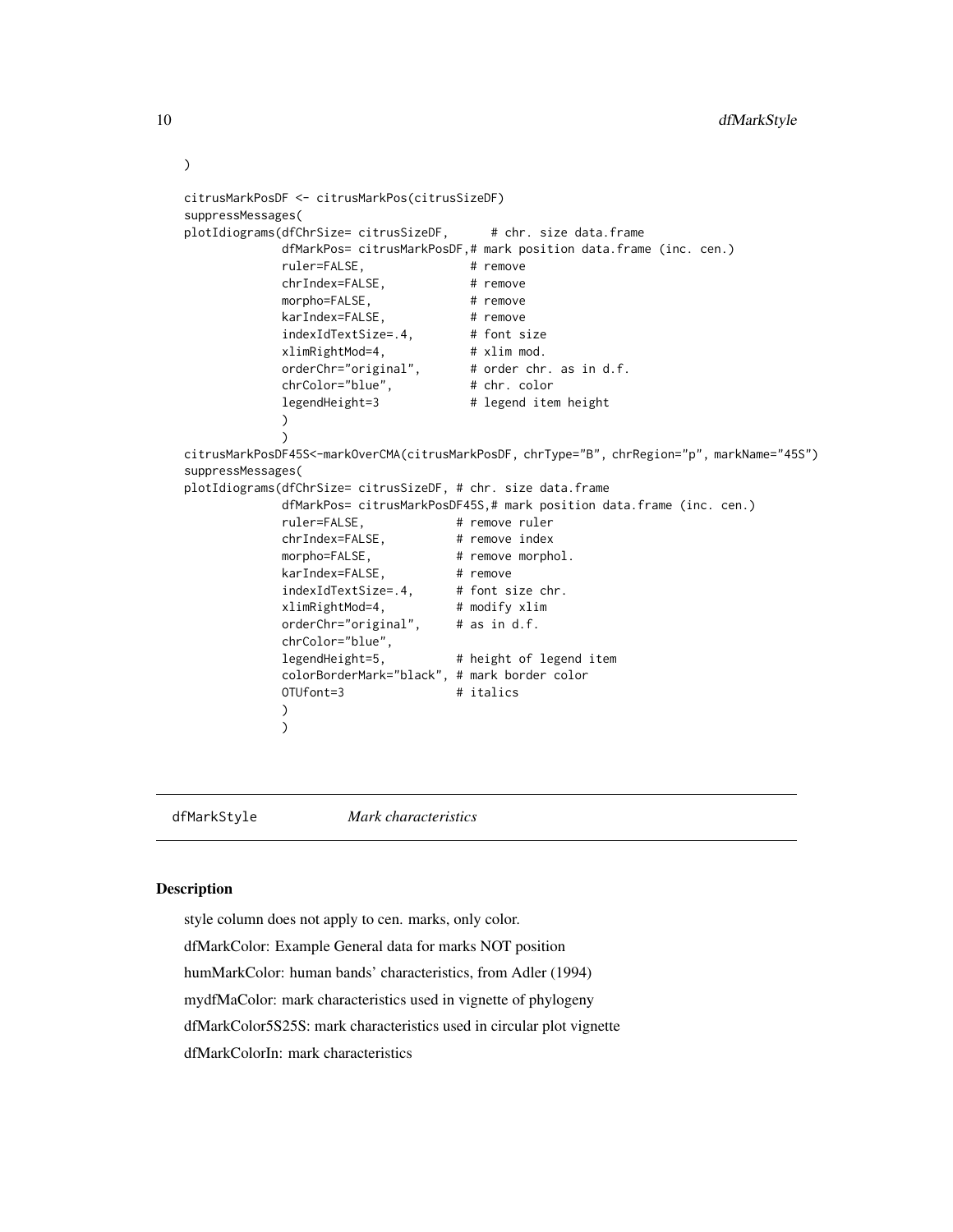#### <span id="page-10-0"></span>dfMarkStyle 11

#### Usage

dfMarkColor

humMarkColor

mydfMaColor

dfMarkColor5S25S

dfMarkColorIn

#### Format

dfMarkColor a data.frame with columns:

markName name of mark

markColor use R colors

style character, use square or dots, optional

protruding numeric, modifies aspect of cM/cMLeft marks, see parameter protruding in [plotIdiograms](#page-18-1), optional

An object of class data. frame with 395 rows and 3 columns.

An object of class data. frame with 6 rows and 3 columns.

An object of class data. frame with 2 rows and 3 columns.

An object of class data. frame with 5 rows and 3 columns.

#### Source

<http://www.pathology.washington.edu/research/cytopages/idiograms/human/>

#### References

Adler 1994. Idiogram Album. URL: [http://www.pathology.washington.edu/research/cytop](http://www.pathology.washington.edu/research/cytopages/idiograms/human/)ages/ [idiograms/human/](http://www.pathology.washington.edu/research/cytopages/idiograms/human/)

#### See Also

[plotIdiograms](#page-18-1) [markposDFs](#page-14-1) [markdataholo](#page-13-1)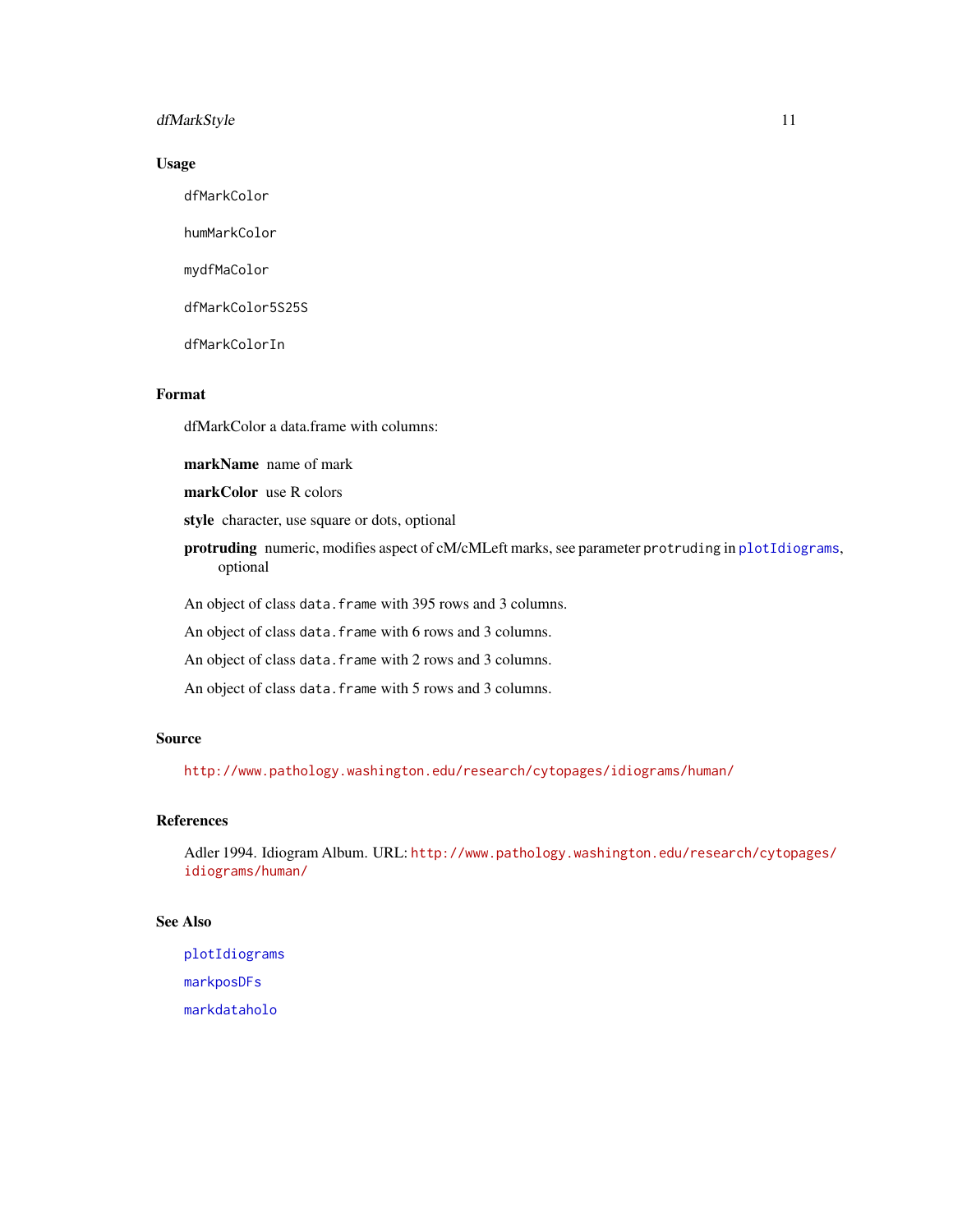<span id="page-11-0"></span>

#### Description

genBankReadIF: creates a list of data.frames from a genbank format file or a rentrez object Requires tidyr

#### Usage

```
genBankReadIF(filename.gb, forbiddenFields = "translation")
```
#### Arguments

filename.gb name of file to read, downloaded from genBank, or, object from rentrez::entrez\_fetch( db="nuccore", id="theID", rettype="gbwithparts", retmode = "text"  $\mathcal{L}$ forbiddenFields names of field of feature (CDS, gene) to ignore, separated by |. Defaults to "translation"

#### Value

list

make.uniqueIF *FUNCTION make.uniqueIF*

#### Description

make.uniqueIF: produces unique strings from duplicated

#### Usage

make.uniqueIF(string, sep = "\_", letter = FALSE)

#### Arguments

| string | name of char. vector            |
|--------|---------------------------------|
| sep    | separator                       |
| letter | boolean, use numbers when FALSE |

#### Value

character vector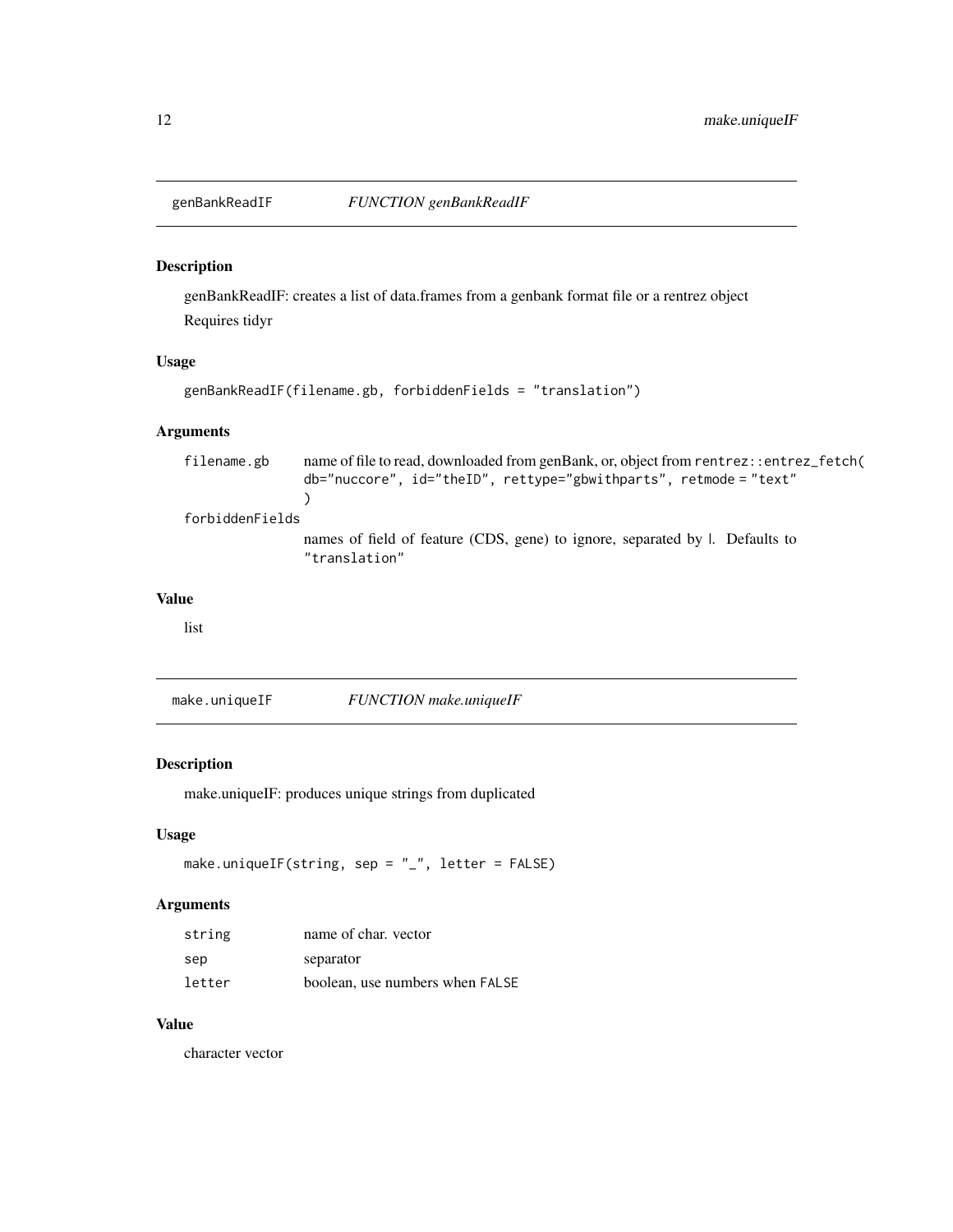# <span id="page-12-0"></span>Examples

make.uniqueIF(c(1,1,2,2))

makedfMarkColorMycolors

*FUNCTION to make a data.frame of Marks' characterisitcs*

#### Description

This function reads character vector with marks names, a character vector of prohibited colors and a custom list of colors to be associated with the mark names

It returns a data.frame with color and style for each mark

#### Usage

```
makedfMarkColorMycolors(
  markNames,
  mycolors,
  colorstoremove = NULL,
  defaultStyleMark = "square"
\mathcal{E}
```
#### Arguments

| markNames        | names of marks                                                                  |  |
|------------------|---------------------------------------------------------------------------------|--|
| mycolors         | character vector of names of colors                                             |  |
|                  | colorstoremove character vector of colors to remove from mycolors. Default NULL |  |
| defaultStyleMark |                                                                                 |  |
|                  | character vector with default style "square". Other options: "squareLeft",      |  |
|                  | "cM" "cMLeft", "dots", "upArrow", "downArrow", "cenStyle"                       |  |

#### Value

data.frame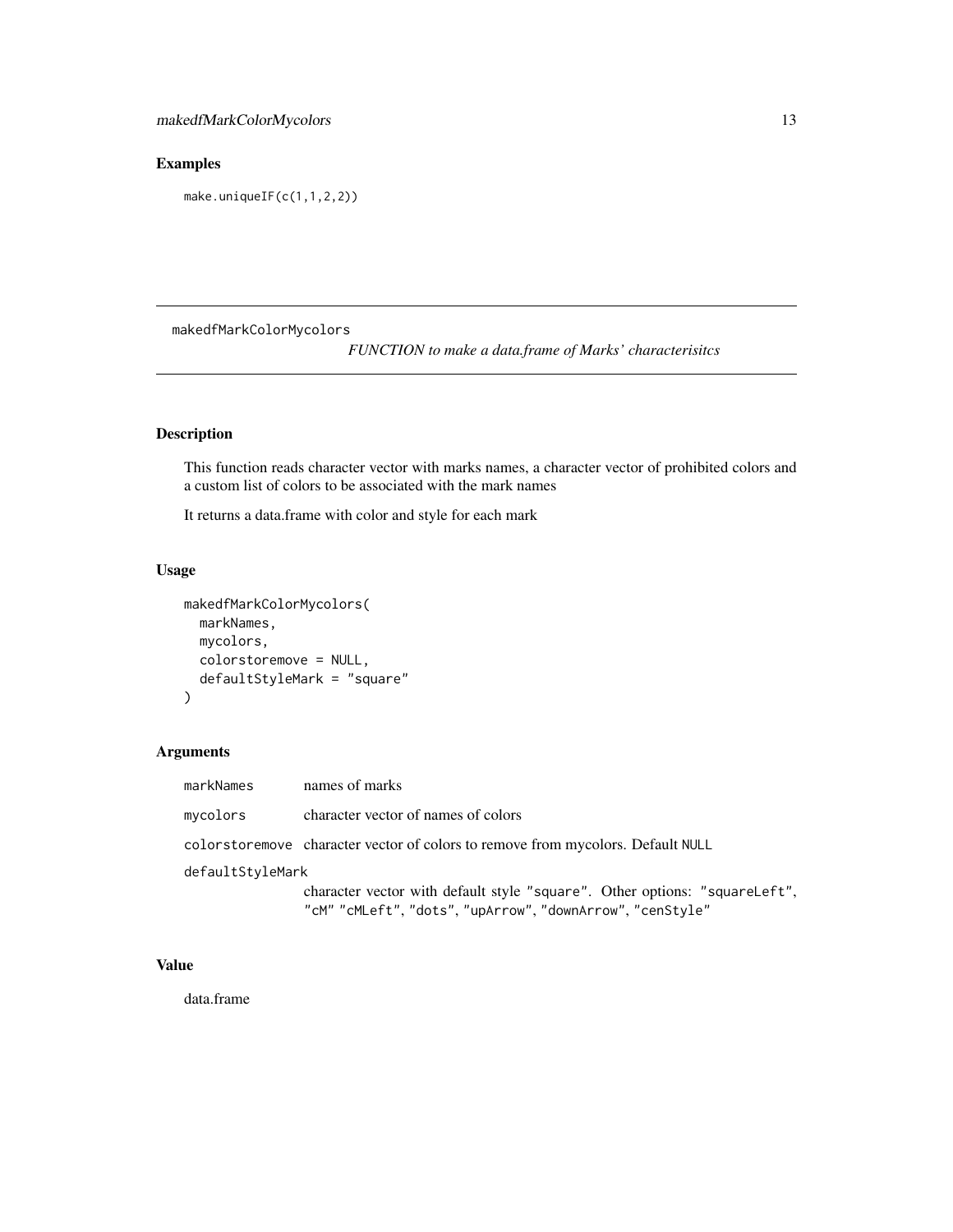#### <span id="page-13-0"></span>Description

Currently works for holocentrics when only one OTU. See vignette. mapGGChr: reads a data.frame and produces coordinates for ggplot of chr. mapGGChrMark: reads data.frames and produces data.frames for ggplot of chr. and marks

#### Usage

```
mapGGChr(dfChrSize, chrSpacing = 0.5, squareness = 4, n = 50)
```

```
mapGGChrMark(dfChrSize, dfMarkPos, chrSpacing = 0.5, squareness = 4, n = 50)
```
#### **Arguments**

| dfChrSize  | character, name of data frame with columns: chrSize |
|------------|-----------------------------------------------------|
| chrSpacing | numeric, 1 -chr Spacing will be the width of chr.   |
| squareness | numeric, squareness                                 |
| n          | numeric, vertices number for rounded portions       |
| dfMarkPos  | (mapGGChrMark) name of data.frame of marks          |

#### Value

list

list

<span id="page-13-1"></span>markdataholo *Mark Positional data - Holocen.*

#### Description

When several OTUs, some can be monocen. and others holocen. Marks distance for monocen. are measured from cen. and for holocen. from top or bottom depending on param origin. See vignettes.

bigdfMarkPosHolo: Example data for mark position of holocentrics with column OTU

dfMarkPosHolo: Example data for mark position of holocentrics

dfAlloParentMarksHolo: Example data for mark position of GISH

bigdfOfMarks3Mb: Example data for mark position in Mb

bigdfMarkPosHolo2: Example data for mark position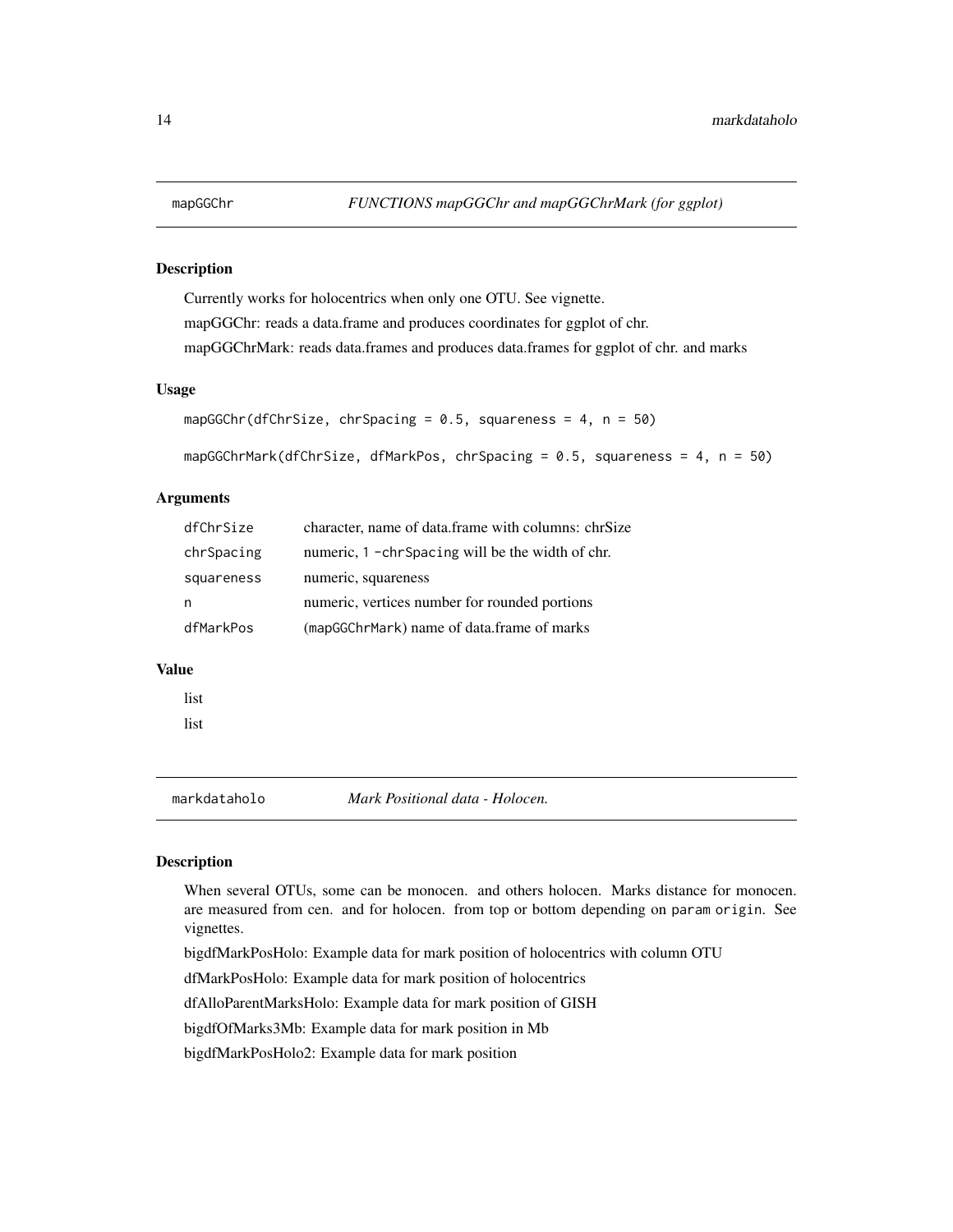#### <span id="page-14-0"></span>markposDFs 15

#### Usage

bigdfMarkPosHolo

dfMarkPosHolo

dfAlloParentMarksHolo

bigdfOfMarks3Mb

bigdfMarkPosHolo2

#### Format

data.frame with columns:

OTU OTU, species, optional

chrName name of chromosome

markName name of mark

markPos position from bottom or top (see parameter origin in plotIdiograms)

markSize size of mark in micrometers or Mb

An object of class data. frame with 6 rows and 4 columns.

An object of class data.frame with 13 rows and 4 columns.

An object of class data. frame with 12 rows and 5 columns.

An object of class data. frame with 18 rows and 6 columns.

#### See Also

[markposDFs](#page-14-1) [plotIdiograms](#page-18-1) [chrbasicdataHolo](#page-4-1)

<span id="page-14-1"></span>markposDFs *Mark Positional data - monocentrics*

#### Description

When several OTUs, some can be monocen. and others holocen. Marks distance for monocen. are measured from cen. and for holocen. from top or bottom depending on param origin. See vignettes.

bigdfOfMarks: Example data for mark position with column OTU

dfOfMarks: Example data for marks' position

dfOfMarks2: Marks' position including cen. marks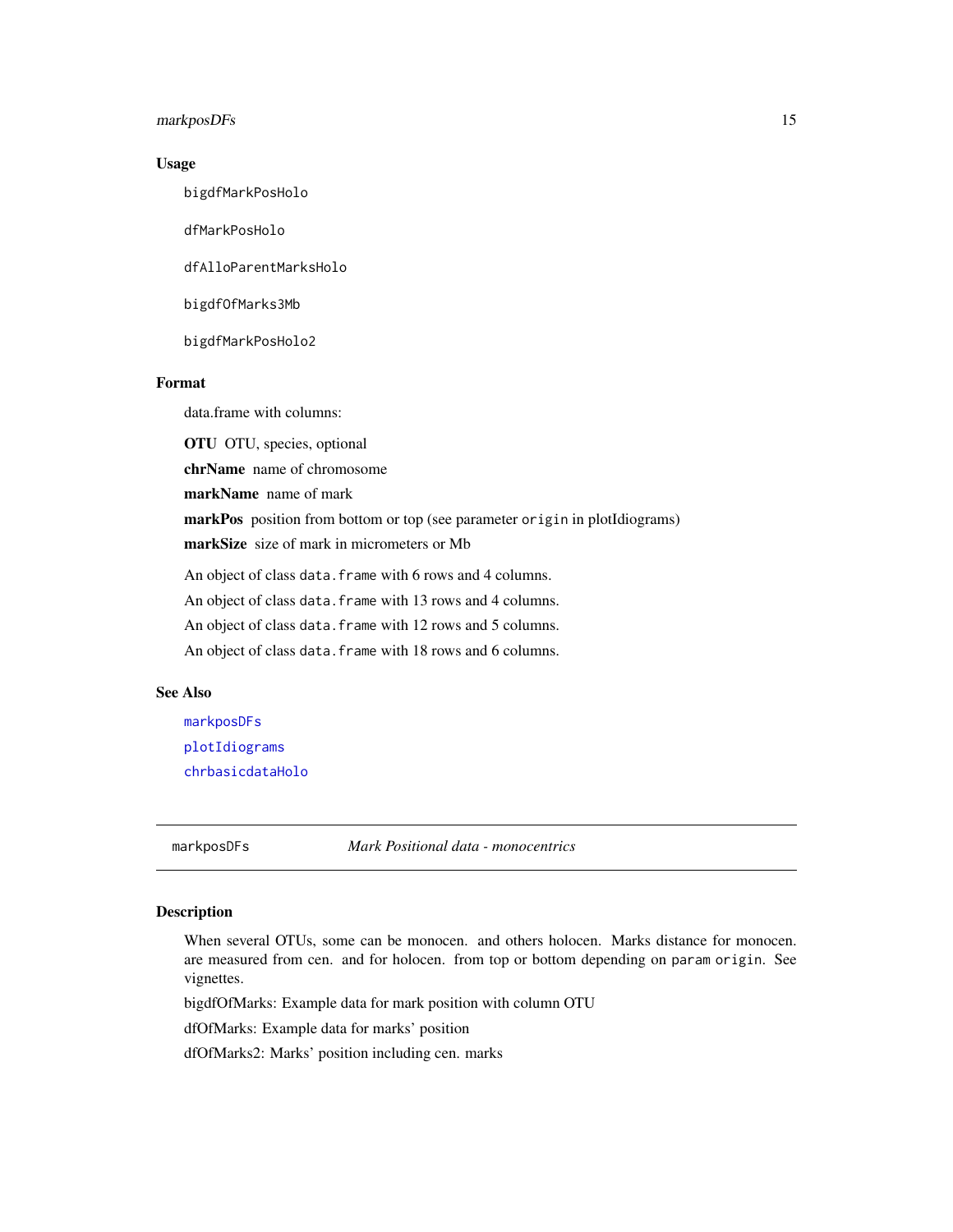humMarkPos: human karyotype bands' (marks) positions, measured from Adler (1994) allMarksSample: Example data for marks' position dfAlloParentMarks: Example data for mark position of GISH of monocen. traspaMarks: T. spathacea (Rhoeo) marks' positions, from Golczyk et al. (2005)

#### Usage

bigdfOfMarks dfOfMarks dfOfMarks2 humMarkPos allMarksSample dfAlloParentMarks traspaMarks

#### Format

bigdfOfMarks a data.frame with columns:

OTU OTU, species, mandatory if in dfChrSize chrName name of chromosome markName name of mark chrRegion use p for short arm, q for long arm, and cen for centromeric markDistCen distance of mark to centromere (not for cen) markSize size of mark (not for cen) An object of class data. frame with 4 rows and 5 columns. An object of class data. frame with 6 rows and 5 columns. An object of class data. frame with 395 rows and 5 columns. An object of class data. frame with 43 rows and 6 columns. An object of class data. frame with 16 rows and 4 columns. An object of class data. frame with 18 rows and 7 columns.

#### Source

[Washington U](http://www.pathology.washington.edu/research/cytopages/idiograms/human/)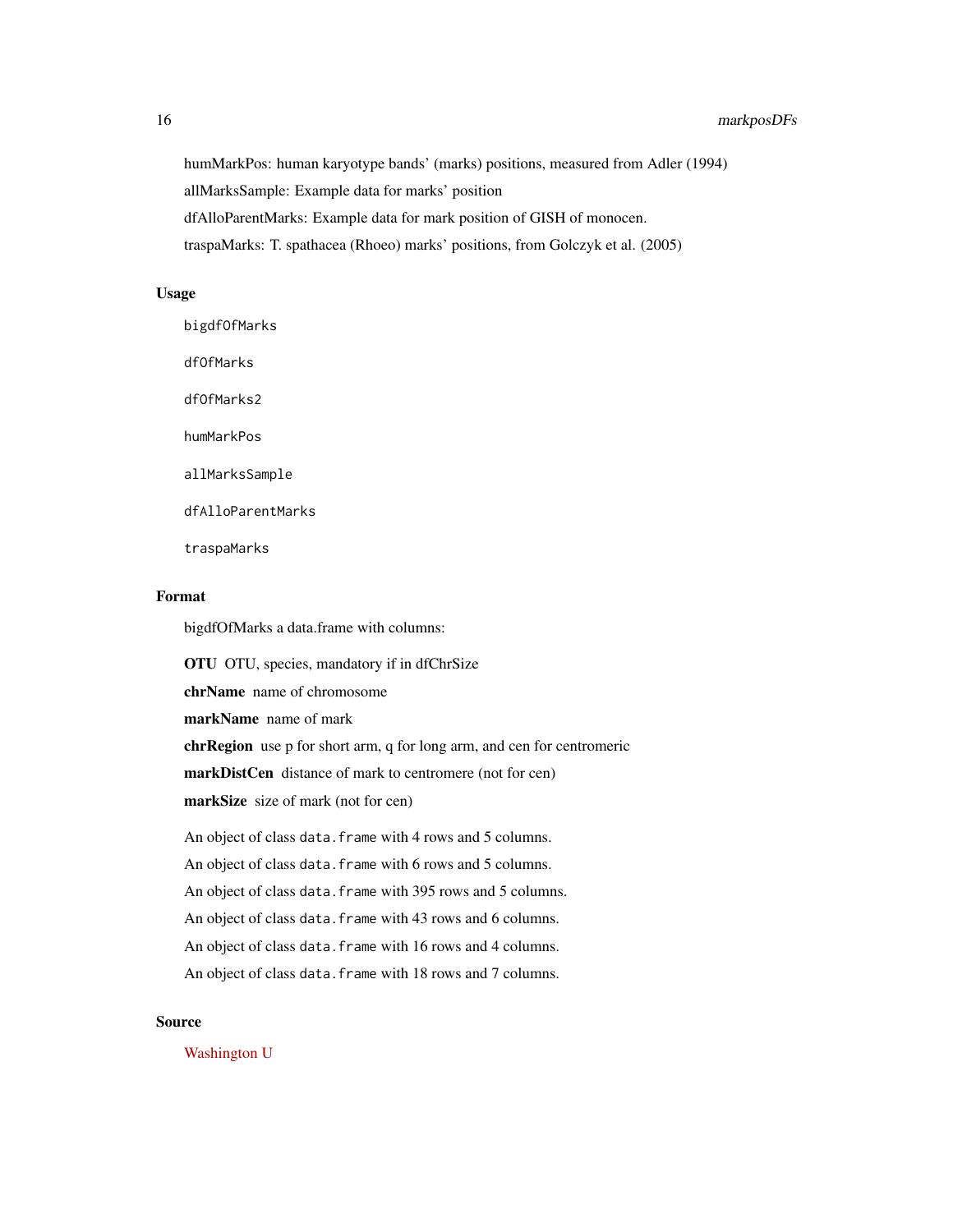#### <span id="page-16-0"></span>namesToColumns 17

#### References

Adler 1994. Idiogram Album. URL: [Washington U.](http://www.pathology.washington.edu/research/cytopages/idiograms/human/)

Golczyk H, Hasterok R, Joachimiak AJ (2005) FISH-aimed karyotyping and characterization of Renner complexes in permanent heterozygote Rhoeo spathacea. Genome 48:145–153.

#### See Also

[markdataholo](#page-13-1) [plotIdiograms](#page-18-1) [chrbasicdatamono](#page-5-1) [dfMarkColor](#page-9-1)

namesToColumns *FUNCTION that modifies marks' names into columns*

#### Description

Reads a data.frame with marks' of styles downArrow, upArrow, cM, cMLeft positions. It separates names in columns, avoiding overlap when multiple close names

Exceptionally this function requires the column style in the data.frame of marks' positions.

Returns a data.frame

```
namesToColumns(
 marksDf,
 dfChrSize,
 markType = c("downArrow", "upArrow", "cMLeft", "cM"),
  amountofSpaces = 13,
  colNumber = 2,
  protruding = 0.2,
 protrudingInt = 0.5,
  circularPlot = TRUE,
  rotation = 0.5,
  defaultStyleMark = "square",
  orderChr = "size",
 halfModDown = NA,
 halfModUp = NA,
  rotatMod = 0)
```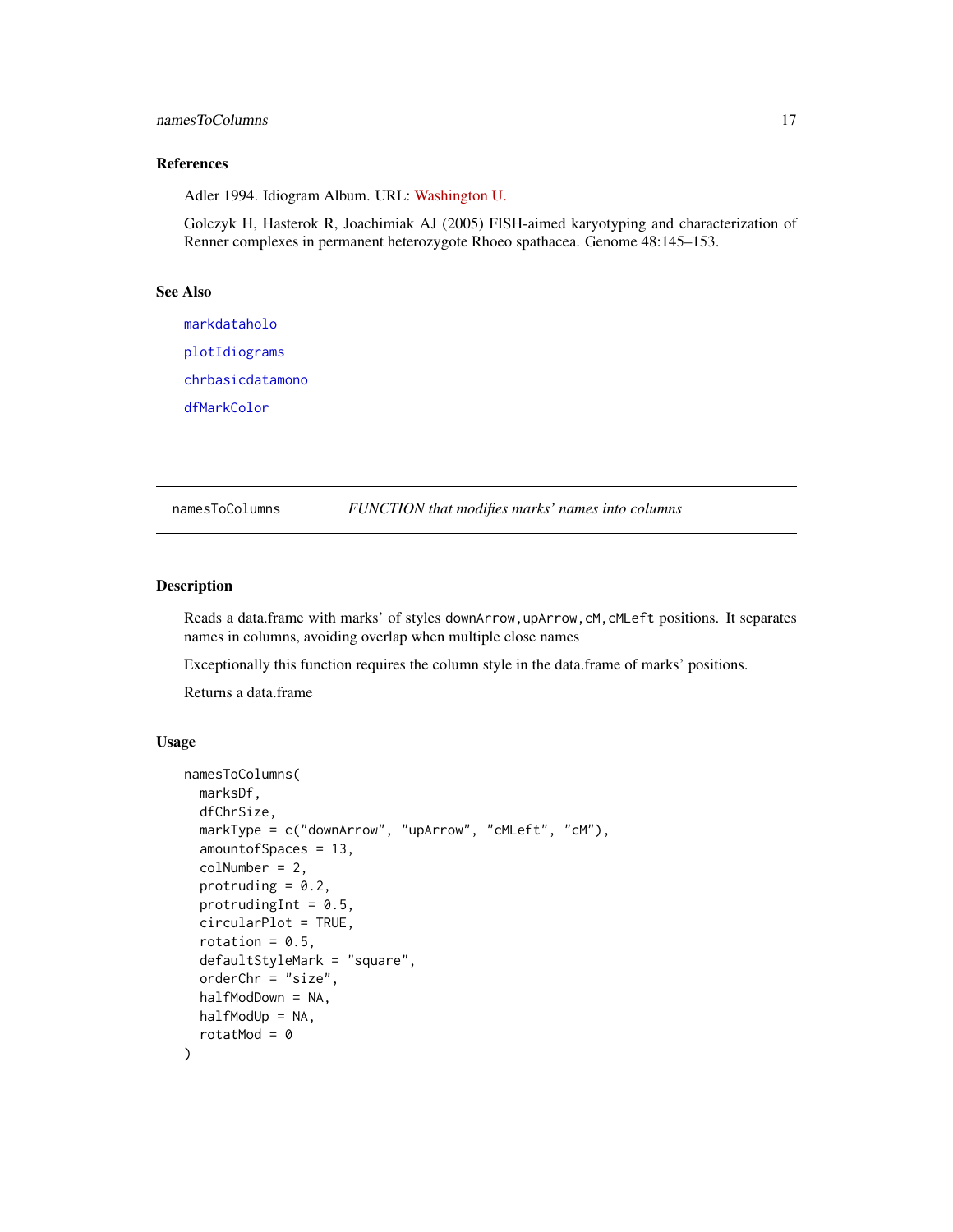# <span id="page-17-0"></span>Arguments

| marksDf          | data.frame with columns: markName, style, markPos                                                                                                                                                                                |  |
|------------------|----------------------------------------------------------------------------------------------------------------------------------------------------------------------------------------------------------------------------------|--|
| dfChrSize        | data.frame, size of chr. Same of plot.                                                                                                                                                                                           |  |
| markType         | character, use c("downArrow", "upArrow", "cM", "cMLeft") or a subset                                                                                                                                                             |  |
| amountofSpaces   | numeric, number of spaces for each column                                                                                                                                                                                        |  |
| colNumber        | numeric, number of columns                                                                                                                                                                                                       |  |
| protruding       | numeric, same as plot, minimal protruding for arrow marks, equivalent to cM<br>protruding                                                                                                                                        |  |
| protrudingInt    | numeric, spacing of columns in terms of width of chr. percent $1 = 100\%$ . De-<br>faults to 0.5                                                                                                                                 |  |
| circularPlot     | boolean, use TRUE for circular plots. Use FALSE otherwise                                                                                                                                                                        |  |
| rotation         | numeric, same as plot, anti-clockwise rotation, defaults to 0.5 which rotates chr.<br>from top to -90 degrees. $(-0.5^* \pi)$                                                                                                    |  |
| defaultStyleMark |                                                                                                                                                                                                                                  |  |
|                  | character, if some data in column style missing fill with this one. Defaults to<br>"square"                                                                                                                                      |  |
| orderChr         | character, replaces orderBySize-deprecated when "size", sorts chromo-<br>somes by total length from the largest to the smallest. "original": preserves<br>d.f. order. "name": sorts alphabetically; "group": sorts by group name |  |
| halfModDown      | numeric, for circ. plots, when plotting several chromosomes in a circular plot,<br>using a small value 0.05 corrects for alignment problems of downArrows, cMLeft<br>labels. Defaults to NA                                      |  |
| halfModUp        | numeric, for circ. plots, when plotting several chromosomes in a circular plot,<br>using a small value 0.05 corrects for alignment problems of upArrows, cM la-<br>bels. Defaults to NA                                          |  |
| rotatMod         | numeric, for circ. plots, when rotation $!= 0$ (diff.), corrects alignment of labels.<br>Defaults to 0                                                                                                                           |  |

# Value

data.frame

| perMark | <b>FUNCTION</b> perMark |
|---------|-------------------------|
|---------|-------------------------|

# Description

calculates fraction  $(\%)$  of chromosome for each mark

```
perMark(dfMarkPos, listOfdfChromSize, result = "list", bToRemove = "")
```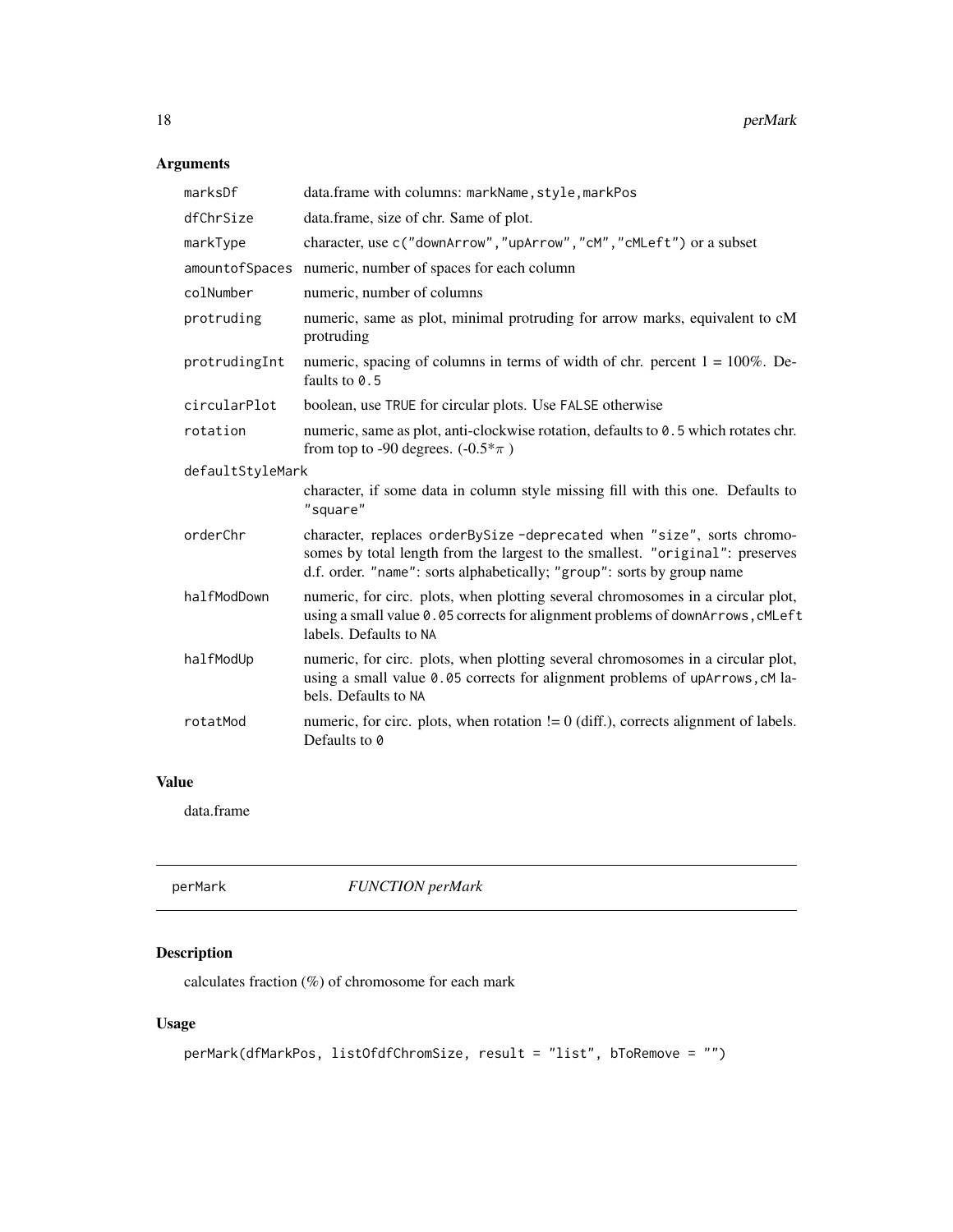#### <span id="page-18-0"></span>**Arguments**

| dfMarkPos         | data.frame, of marks' position                     |  |
|-------------------|----------------------------------------------------|--|
| listOfdfChromSize |                                                    |  |
|                   | list of data.frames or data.frame of chr. sizes.   |  |
| result            | character, type of return, "data. frame" or "list" |  |
| bToRemove         | character vector, bands to ignore                  |  |

#### Value

list

#### Examples

```
load(system.file("shinyApps", "iBoard/www/rda/monoholoCS.rda", package = "idiogramFISH") )
load(system.file("shinyApps", "iBoard/www/rda/monoholoMarks.rda", package = "idiogramFISH") )
monoholoMarks2 <- fillMarkInfo(monoholoMarks,monoholoCS)
perMark(monoholoMarks2,monoholoCS, result="data.frame")
```
<span id="page-18-1"></span>plotIdiograms *FUNCTION to plot idiograms of karyotypes with and without centromere*

#### Description

This function reads a data.frame passed to dfChrSize with columns: chrName (mono/holo) and shortArmSize and longArmSize for monocentrics or a column chrSize for holocentrics and produces a plot of idiograms. If more than one species, a column named OTU is needed.

Optionally, it reads another data.frame passed to dfMarkPos with the position of marks (sites). Examples: [markposDFs](#page-14-1). Another data.frame for mark characteristics can be used [dfMarkColor](#page-9-1) or a character vector passed to mycolors

```
plotIdiograms(
  dfChrSize,
  defaultFontFamily,
  revOTUs = FALSE,
  karHeight = 2,karHeiSpace = 2.5,
  karSepar = TRUE,
  amoSepar = 10,
  addMissingOTUAfter = NA,
  addMissingOTUBefore = NA,
  misOTUSpacings = 0,
  moveKarHor = ",
```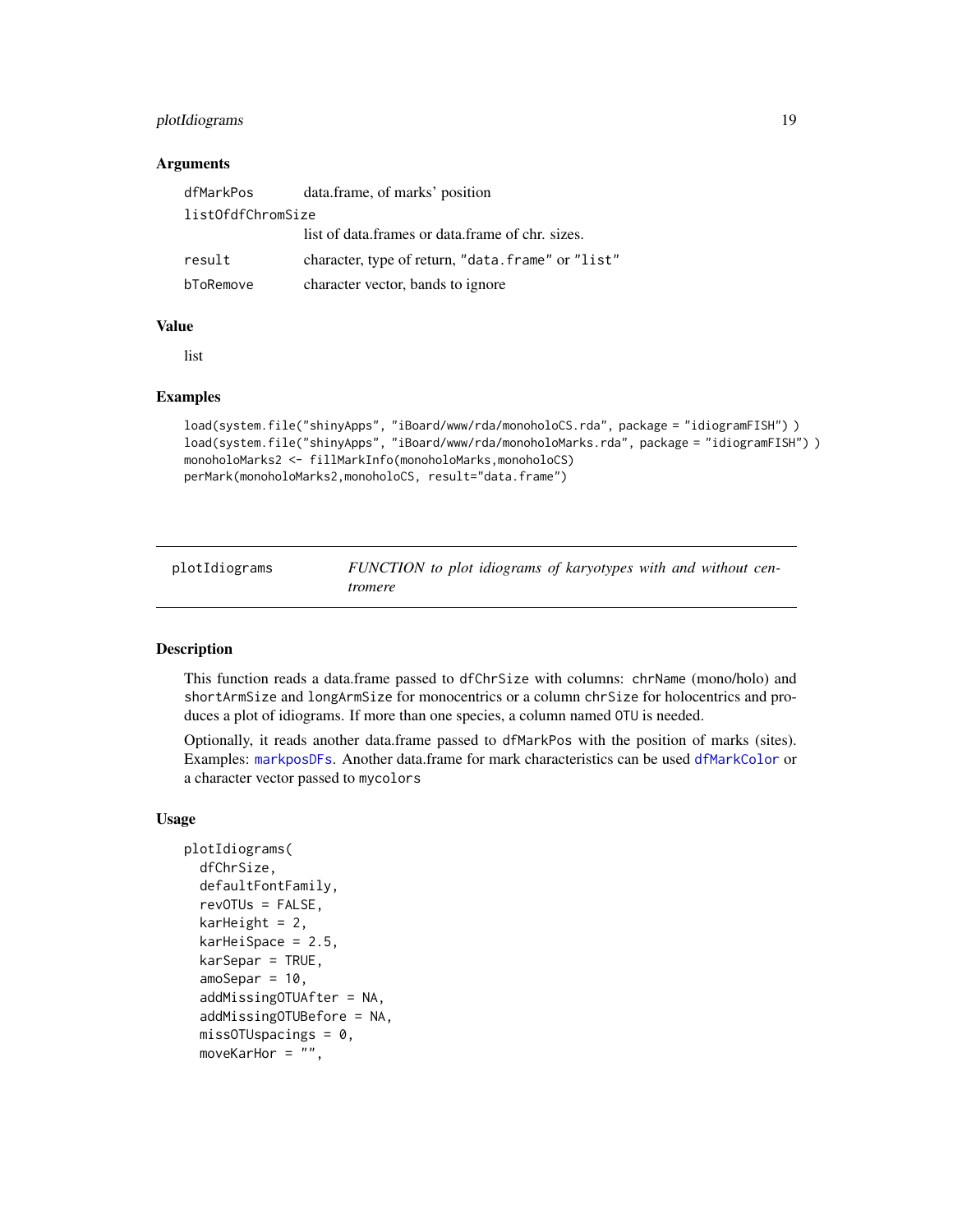moveAllKarValueHor =  $0$ ,  $moveAllKarValueY = 0$ , karAnchorLeft =  $"$ ,  $karAnotherRight = "",$  $anchor = FALSE,$ anchorLineLty = 1, anchorText =  $"$ , anchorTextMParental,  $anchorTextMoveX = 0.5$ , anchorTextMoveY = 1, anchorTextMoveParenX =  $0,$  $anchorTextMoveParent = 0,$ anchorVsize $F = 0.5$ , anchor $HsizeF = 1$ , pchAnchor = 23, moveAnchorV =  $0$ , moveAnchorH =  $0$ , mkhValue =  $0.5$ ,  $n = 50$ ,  $markN = 25$ , notes, leftNotes, leftNotesUp, notesTextSize = 1, leftNotesTextSize = 1, leftNotesUpTextSize = 1, notesLeft,  $notesPosX = 0.5,$  $notesPosY = 0,$  $leftNotesPosX = 0.5,$  $leftNotesPosY = 0,$  $leftNotesUpPosX = 0.5$ ,  $leftNotesUpPosY = 0$ ,  $noteFont = 1,$ leftNoteFont = 1, leftNoteFontUp = 1, parseTypes = TRUE, parseStr2lang = FALSE, propWidth = FALSE, MbThreshold = 10000, threshold =  $35$ , MbUnit =  $"Mb",$ yTitle = " µm", specialyTitle = "cM", specialOTUNames = "", addOTUName = TRUE, OTUTextSize = 1, OTUfont,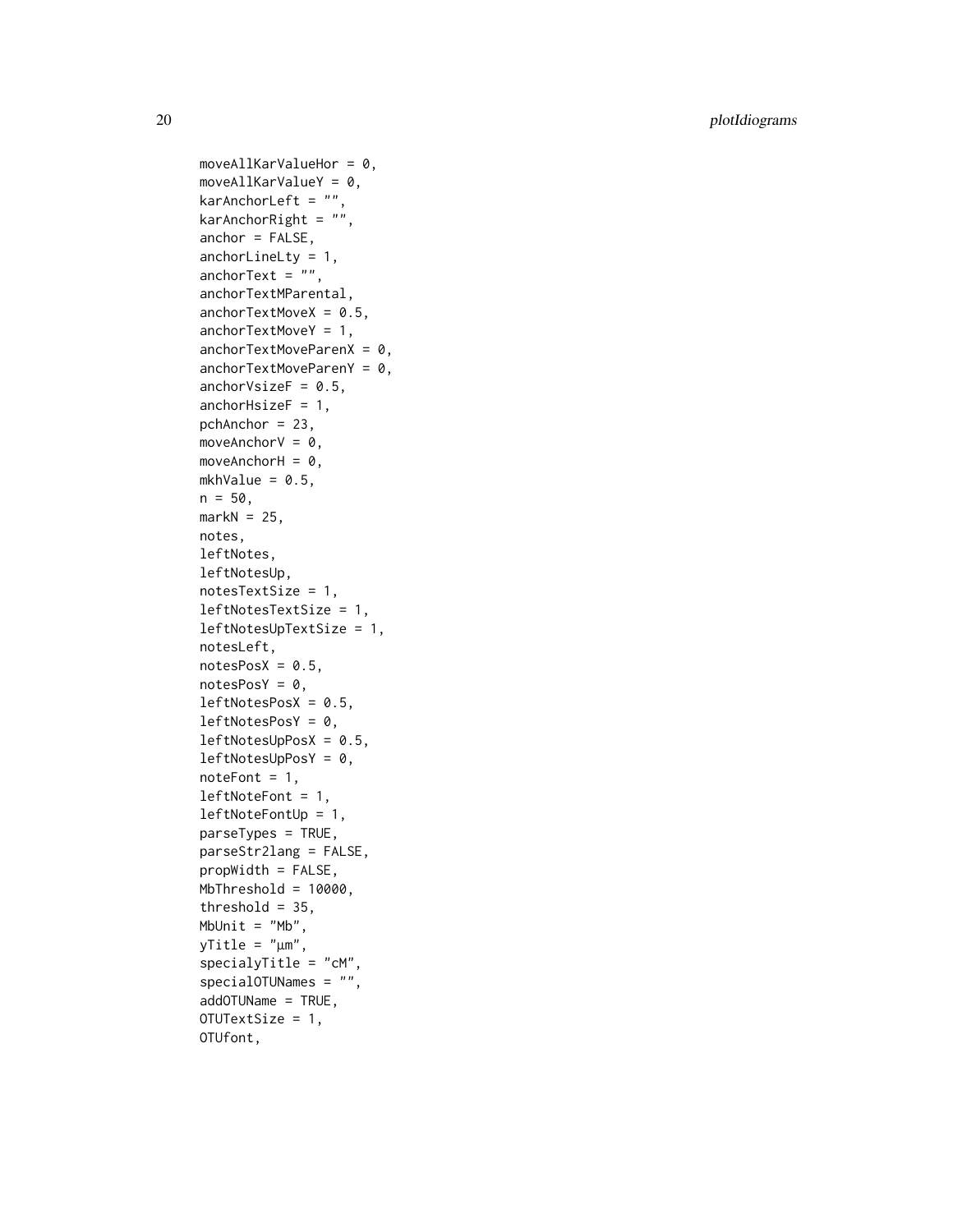```
OTUfamily = "",
OTUasNote = FALSE,
OTUasLeftNote = FALSE,
orderChr = "size",
chrId = "original",
classMbName = "Pm.",
classcMName = "L.G.",
classChrName = "Chr."
classChrNameUp = "Type",
classGroupName = "",
chrNameUp = FALSE,
chrIdPatternRem,
indexIdTextSize = 1,
distTextChr = 1,groupUp = FALSE,groupName = TRUE,
groupSepar = 0.5,
chromatids = TRUE,
arrowsBothChrt = TRUE,
holocenNotAsChromatids = FALSE,
excHoloFrArrToSide = FALSE,
xModifier = 12,
xModMonoHoloRate = 1,
chrWidth = 0.5,chrSpacing = 0.5,
specialChrWidth = 0.3,specialChrSpacing = 0.7,
chrColor = "gray",
chrBorderColor,
centromereSize = 0,
autoCenSize = TRUE,
cenColor,
fixCenBorder = NULL,
gishCenBorder = FALSE,
hideCenLines = 1.75,
roundedCen,
cenFormat = "rounded",
cenFactor = 1,squareness = 4,
1wd.chr = 0.5,
lwd.cM,
lwd.maxks = 99,dfMarkPos,
defaultStyleMark = "square",
markDistType = "beg",
protruding = 0.2,
startPos = 0,
pMarkFac = 0.25,
```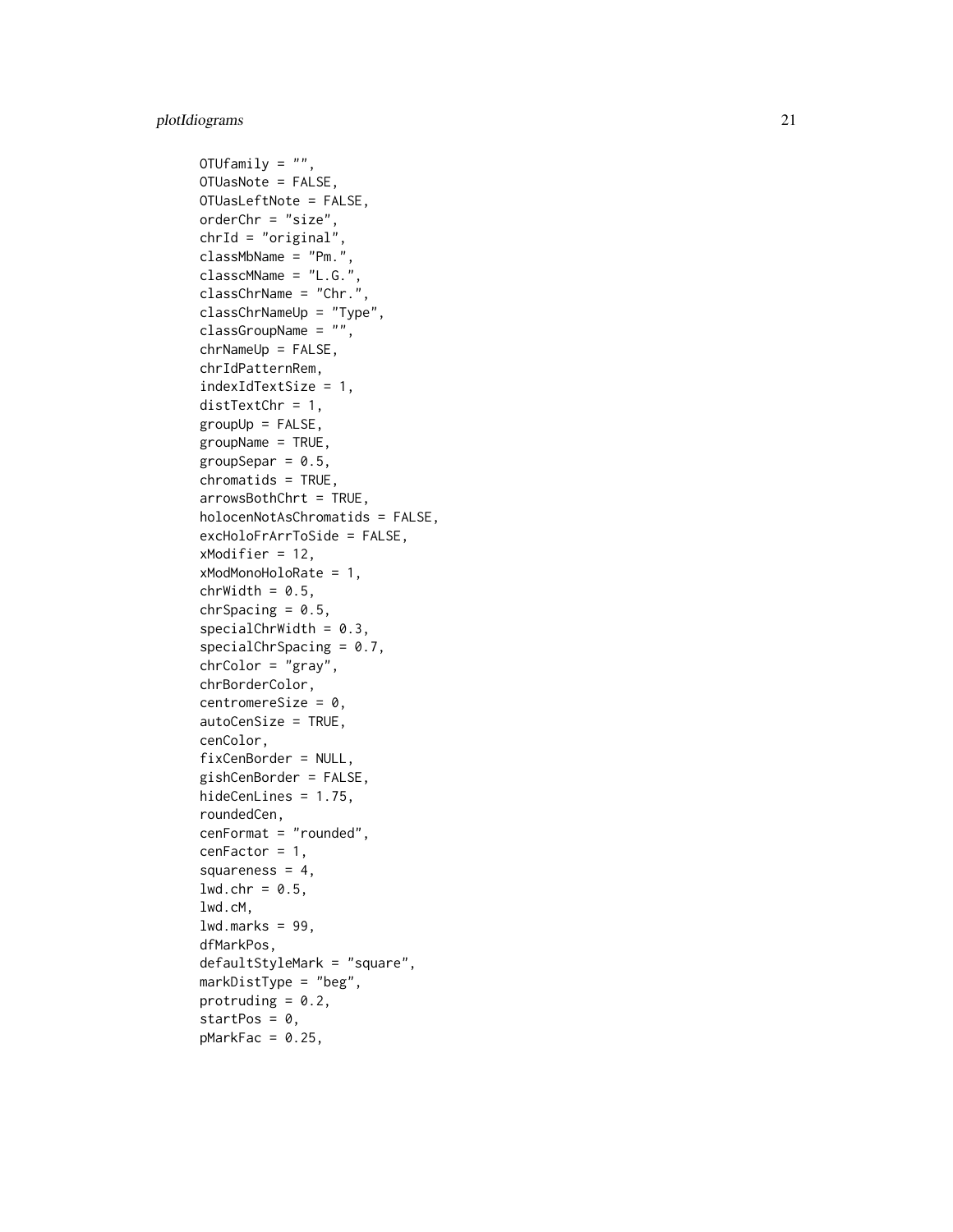origin =  $"b"$ ,  $efZero = 1e-05$ , cMBeginCenter = FALSE,  $arrowhead = 0.3$ ,  $shrinkArrow = 0.3333,$  $arrowheadWidthShrink = 0.1,$ arrowsToSide = TRUE, useOneDot = FALSE, dotsAsOval = FALSE, dfMarkColor, mycolors, borderOfWhiteMarks = TRUE, colorBorderMark = "", lwd.mimicCen, defCenStyleCol, pattern = "", legend = "aside", remSimiMarkLeg = TRUE, bannedMarkName, bMarkNameAside = FALSE, forbiddenMark,  $legendWidth = 1.7,$  $legendHeight = NA,$ markLabelSize = 1, markLabelSpacer = 1,  $legendYcoord = 0,$ markNewLine = NA, mylheight =  $0.7$ , chrSize = FALSE,  $nsmall = 1$ , chrSizeMbp = FALSE, markPer = "", showMarkPos = FALSE, bToRemove =  $"$ , perAsFraction = FALSE,  $chrIndex = "both",$ morpho =  $"both"$ , nameChrIndexPos = 2,  $karIndex = TRUE,$  $karIndexPos = 0.5$ , ruler = TRUE, useMinorTicks = FALSE, miniTickFactor = 10, rulerPos =  $0$ , ruler.tck =  $-0.02$ , rulerNumberPos = 0.5, rulerNumberSize = 1, collapseCen = TRUE,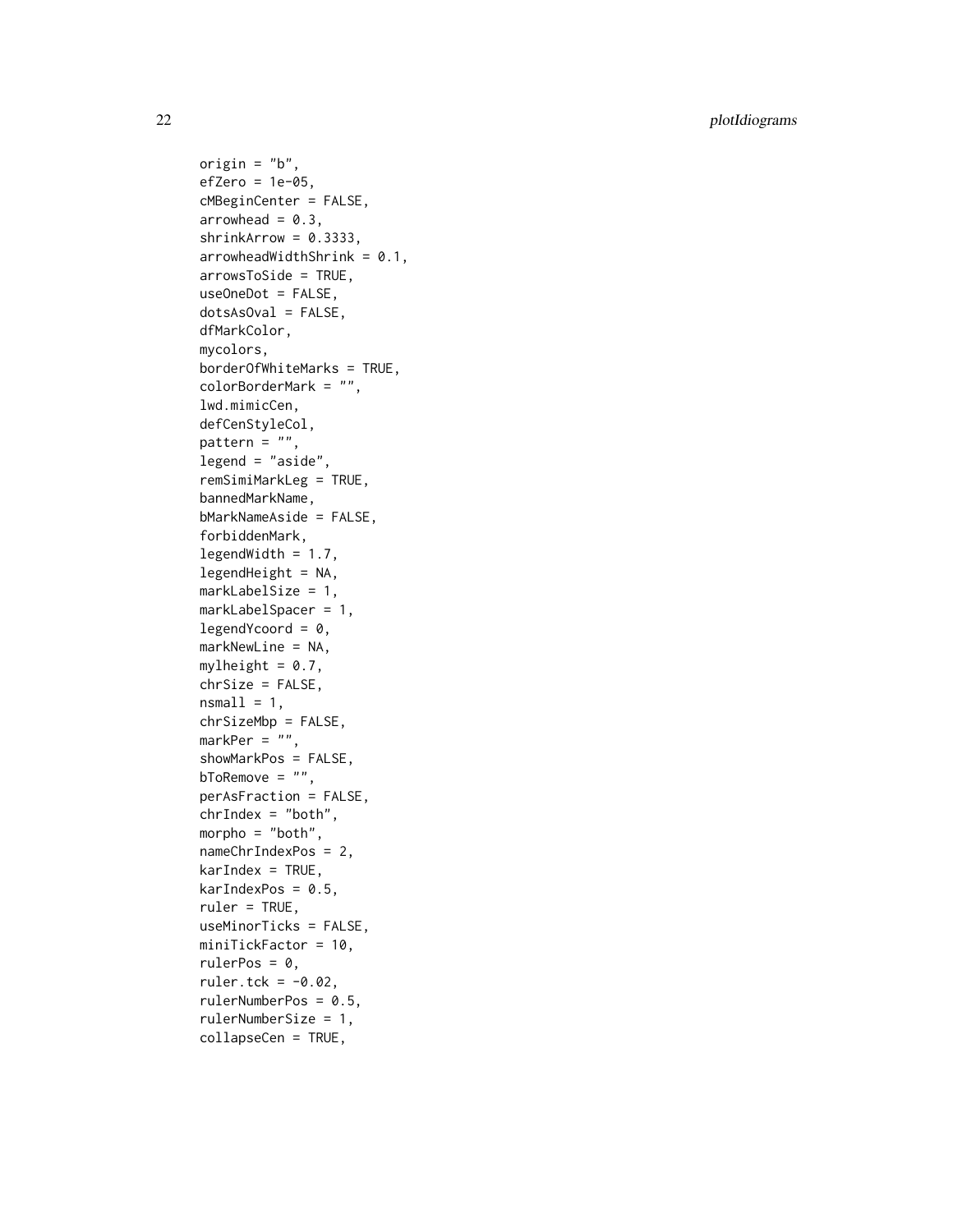```
rulerInterval = 0,
rulerIntervalcM = 0,rulerIntervalMb = 0,
ceilingFactor = 0,
xPosRulerTitle = 2.6,
yPosRulerTitle = 0,
rulerTitleSize = 1,
xlimLeftMod = 1,
xlimRightMod = 2,
ylimBotMod = 0.2,
ylimTopMod = 0.2,
callPlot = TRUE,
asp = 1,circularPlot = FALSE,
verticalPlot = TRUE,
karSpaceHor = 0,
shrinkFactor = 0.9,
separFactor = 1.5,
labelSpacing = 0.7,
labelOutwards = FALSE,
chrLabelSpacing = 0.5,
radius = 0.5,
rotation = 0.5,
circleCenter = 1,
circleCenterY = 1,
OTUlabelSpacing = 0.3,
OTUsrt = 0,
OTUplacing = "first",
OTULabelSpacerx = 0,
OTULabelSpacery = 0,
OTUcentered = TRUE,
OTUjustif = 0,
OTUlegendHeight = NA,
roundness,
...
```
#### Arguments

 $\mathcal{L}$ 

| dfChrSize         | mandatory data.frame, with columns: OTU (optional), chrName (mandatory),                                                                                |  |
|-------------------|---------------------------------------------------------------------------------------------------------------------------------------------------------|--|
|                   | shortArmSize, longArmSize for monocen. or chrSize for holocen.                                                                                          |  |
| defaultFontFamily |                                                                                                                                                         |  |
|                   | character, use this as the font family. No default value.                                                                                               |  |
| revOTUs           | boolean. The order of species is the one in the main data frame, use TRUE to<br>reverse                                                                 |  |
| karHeight         | numeric, vertical size of karyotypes. See also kar-Hei Space. Defaults to 2                                                                             |  |
| karHeiSpace       | numeric, vertical size of karyotypes including spacing. Use with kar Separ=FALSE.<br>Proportional to karHeight, if overlap, increase. Defautl value 2.5 |  |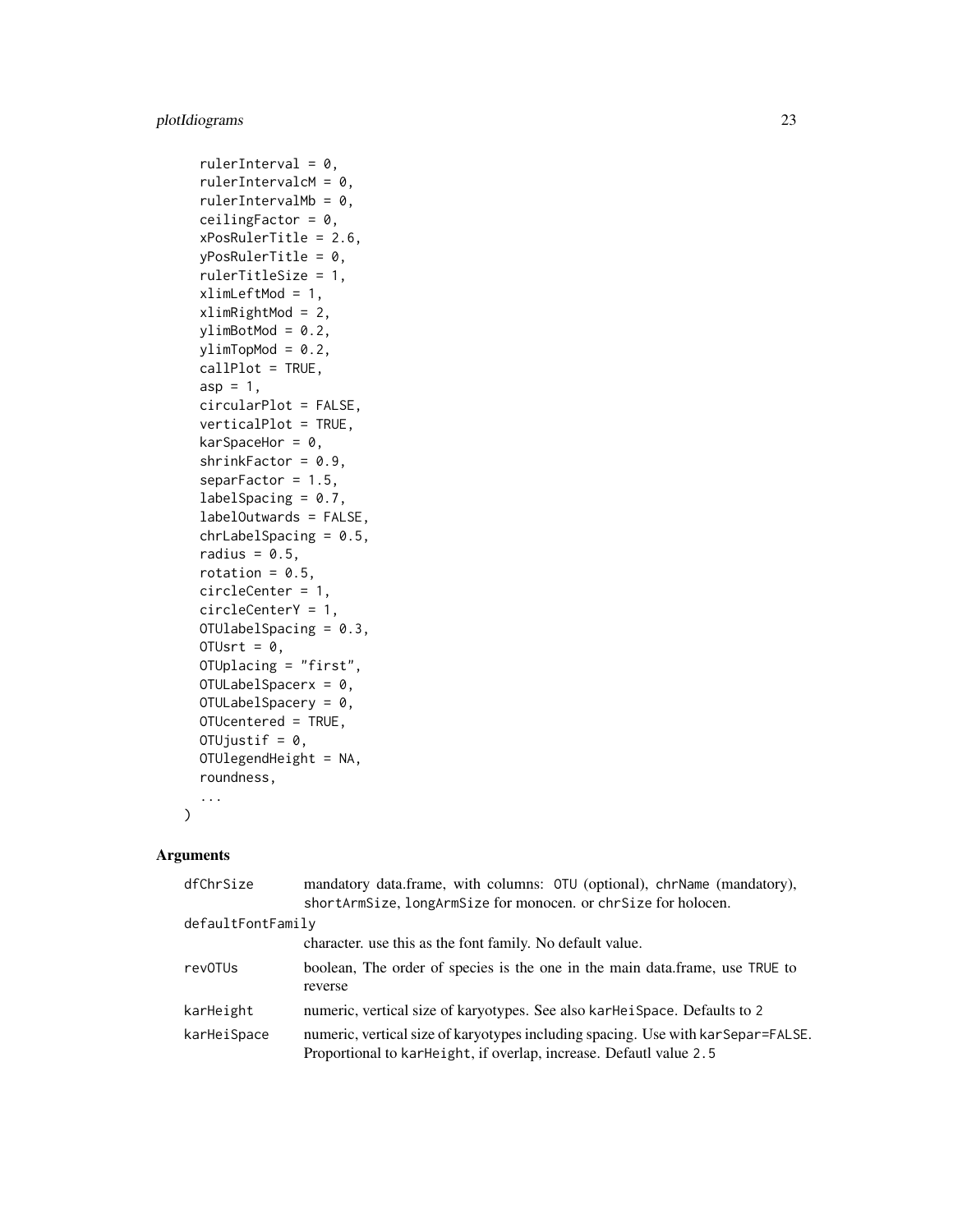| karSepar             | boolean, reduce distance among karyotypes FALSE = equally sized karyotypes<br>or TRUE = equally spaced karyotypes. Incompatible with addMissingOTUAfter                                            |  |
|----------------------|----------------------------------------------------------------------------------------------------------------------------------------------------------------------------------------------------|--|
| amoSepar             | numeric, depends on kar Separ=TRUE, if zero your karyotypes will have no dis-<br>tance among them, if overlap, increase this and karHeiSpace                                                       |  |
| addMissingOTUAfter   |                                                                                                                                                                                                    |  |
|                      | character, when you want to add space (ghost OTUs) after one or several OTUs,<br>pass the names of OTUs preceding the desired space in a character vector i.e.<br>c("species one", "species five") |  |
| addMissingOTUBefore  |                                                                                                                                                                                                    |  |
|                      | character, when you want to add space (ghost OTUs) before one or several<br>OTUs, pass the names of OTUs after the desired space in a character vector<br>i.e. c("species one", "species five")    |  |
| missOTUspacings      |                                                                                                                                                                                                    |  |
|                      | numeric, when you use addMissingOTUAfter this numeric vector should have<br>the same length and corresponds to the number of free spaces (ghost OTUs) to<br>add after each OTU respectively        |  |
| moveKarHor           | character, OTUs' names of karyotypes that should be moved horizontally. See<br>mkhValue                                                                                                            |  |
| moveAllKarValueHor   |                                                                                                                                                                                                    |  |
|                      | numeric, similar to mkhValue, but affects all karyotypes.                                                                                                                                          |  |
| moveAllKarValueY     |                                                                                                                                                                                                    |  |
|                      | numeric, similar to moveAllKarValueHor, but affects y axis.                                                                                                                                        |  |
| karAnchorLeft        | character, OTUs' add anchor to the left of this OTU names of karyotypes. For<br>verticalPlot=FALSE                                                                                                 |  |
|                      | karAnchorRight character, OTUs' add anchor to the right of this OTU names of karyotypes. For<br>verticalPlot=FALSE                                                                                 |  |
| anchor               | boolean, when TRUE, plots a parent progeny structure in karyotypes in moveKarHor.<br>Or a horizontal anchor to the left/right of karAnchorLeft, karAnchorRight<br>when verticalPlot=FALSE          |  |
| anchorLineLty        | numeric, type of line in anchor, corresponds to 1ty. Defaults to 1                                                                                                                                 |  |
| anchorText           | character, text to add to anchor structure near symbol. See anchor. Defaults to<br>1111                                                                                                            |  |
| anchorTextMParental  |                                                                                                                                                                                                    |  |
|                      | character, designed to fill with a character object the space left of a missing<br>parental in the anchor structure.                                                                               |  |
| anchorTextMoveX      |                                                                                                                                                                                                    |  |
|                      | numeric, for vertical plots with anchorText move text in X axis. Defaults to<br>0.5                                                                                                                |  |
| anchorTextMoveY      |                                                                                                                                                                                                    |  |
|                      | numeric, for horizontal plots with anchorText move text in Y axis. Defaults to<br>1                                                                                                                |  |
| anchorTextMoveParenX |                                                                                                                                                                                                    |  |
|                      | numeric, for plots with anchorTextMParental move text in X axis. Defaults to<br>0                                                                                                                  |  |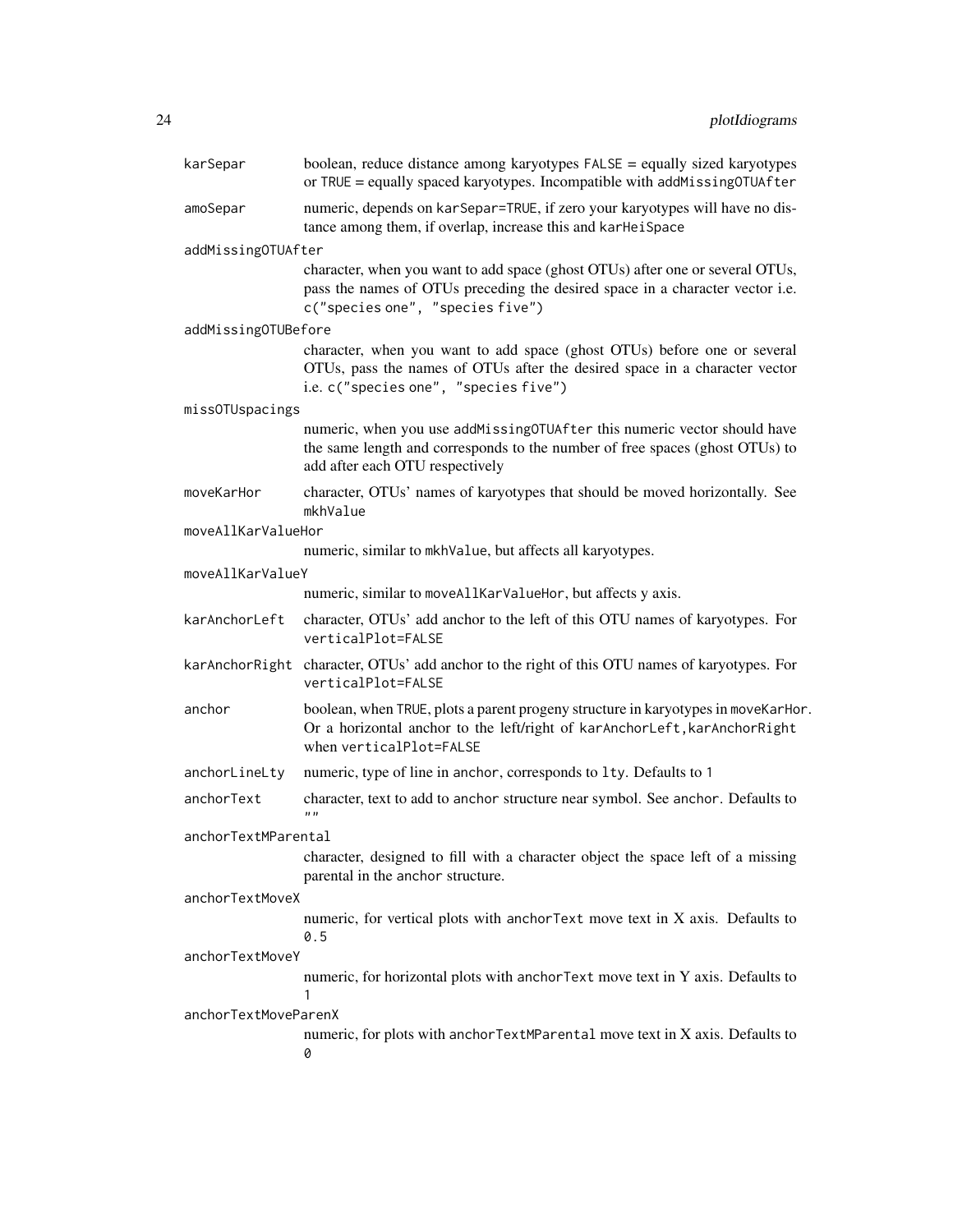anchorTextMoveParenY

|                                    | numeric, for plots with anchorTextMParental move text in Y axis. Defaults to<br>0                                                                                             |
|------------------------------------|-------------------------------------------------------------------------------------------------------------------------------------------------------------------------------|
| anchorVsizeF                       | numeric, factor to modify vertical size of anchor 0.5 (default). Size itself is<br>equal to karHeiSpace                                                                       |
| anchorHsizeF                       | numeric, factor to modify horizontal size of anchor 1 (default).                                                                                                              |
| pchAnchor                          | numeric, symbol for anchor, see ?points and anchor                                                                                                                            |
| moveAnchorV                        | numeric, displace anchor vertical portion to right or left. See anchor                                                                                                        |
| moveAnchorH                        | numeric, displace anchor horizontal portion to right or left. See anchor                                                                                                      |
| mkhValue                           | numeric, value to move kar. hor. See moveKarHor                                                                                                                               |
| n,                                 | numeric vertices number for round corners                                                                                                                                     |
| markN,                             | numeric vertices number for round corners of marks                                                                                                                            |
| notes,                             | data.frame, or csv file name in quotes, (shown to the right of kar.), with columns<br>OTU and note for adding notes to each OTU, they appear to the right of chromo-<br>somes |
| leftNotes,                         | data.frame, or csv file name in quotes (shown to the left), with columns OTU and<br>note for adding notes to each OTU, they appear to the left of chromosomes                 |
| leftNotesUp,                       | data.frame, or csv file name in quotes, (shown to the left-up), similar to leftNotes,<br>but intended for placement over chr.                                                 |
| notesTextSize<br>leftNotesTextSize | numeric, font size of notes, see notes                                                                                                                                        |
|                                    | numeric, font size of notes, see leftNotes                                                                                                                                    |
| leftNotesUpTextSize                | numeric, font size of notes, see leftNotesUp                                                                                                                                  |
| notesLeft                          | deprecated, use a data.frame for leftNotes                                                                                                                                    |
| notesPosX                          | numeric, move right notes to the right or left (x axis)                                                                                                                       |
| notesPosY                          | numeric, move right notes down or up (y axis)                                                                                                                                 |
| leftNotesPosX                      | numeric, move left notes to the right or left (x axis)                                                                                                                        |
| leftNotesPosY                      | numeric, move left notes (leftNotes) down or up (y axis)                                                                                                                      |
| leftNotesUpPosX                    |                                                                                                                                                                               |
|                                    | numeric, move up left notes to the right or left (x axis)                                                                                                                     |
| leftNotesUpPosY                    |                                                                                                                                                                               |
|                                    | numeric, move up left notes (leftNotesUp) down or up (y axis)                                                                                                                 |
| noteFont,                          | numeric 1 for normal, 2 for bold, 3 for italics, 4 for bold-italics. See notes                                                                                                |
| leftNoteFont,<br>leftNoteFontUp,   | numeric 1 for normal, 2 for bold, 3 for italics, 4 for bold-italics. See leftNotes                                                                                            |
|                                    | numeric 1 for normal, 2 for bold, 3 for italics, 4 for bold-italics. See leftNotesUp                                                                                          |
| parseTypes,                        | boolean, parse in notes the Citrus chr. types names. Creates subindex pos. for<br>FL. Defaults to TRUE. Incompatible with parseStr21ang                                       |
| parseStr2lang,                     |                                                                                                                                                                               |
|                                    | bolean, parse string in notes with function str2lang(paste0("paste(", note,")")<br>) for ex: "italic('C. sinensis'), 'Author'". See notes, leftNotes, leftNotesUp.            |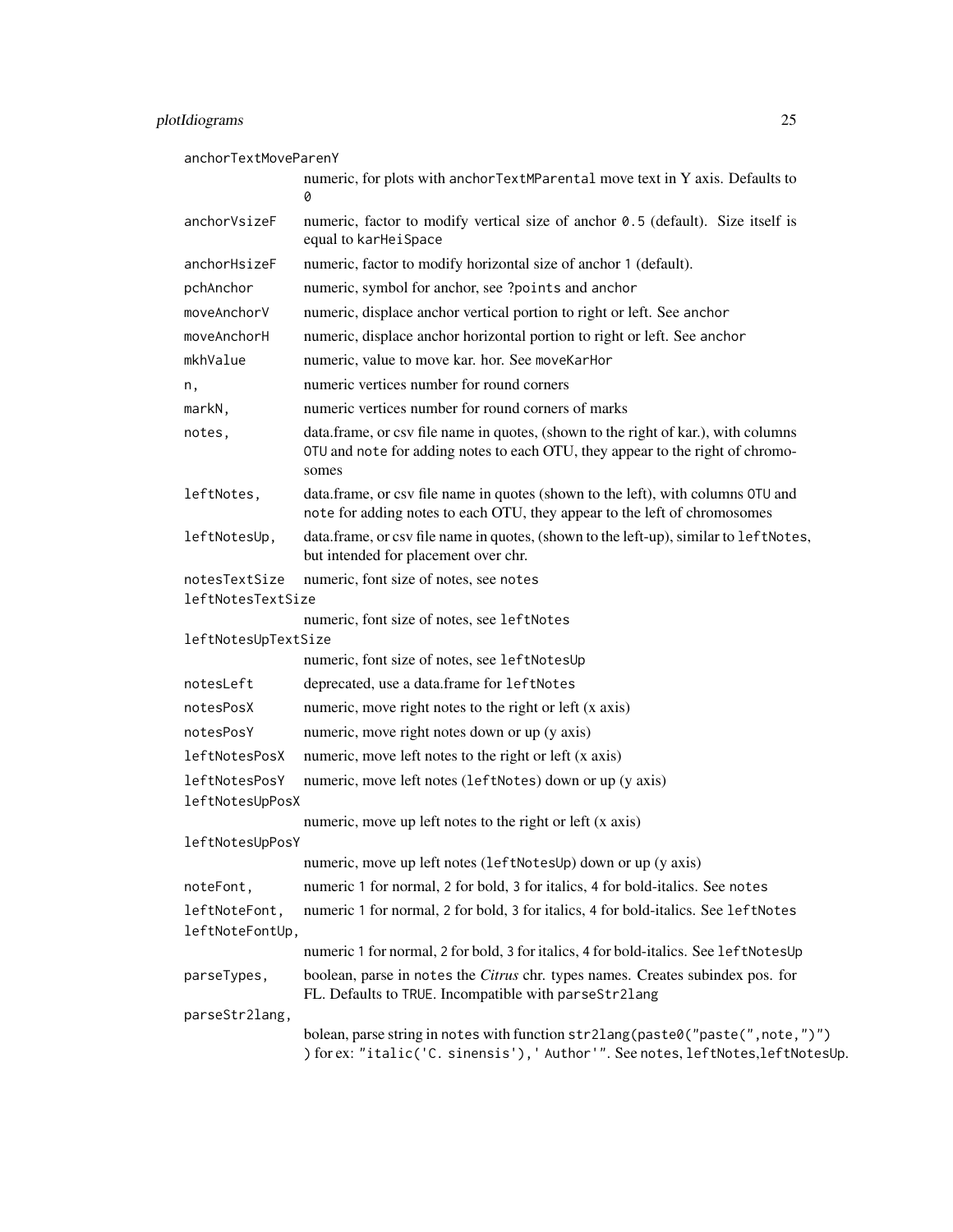| propWidth,      | boolean, defaults to FALSE. Diminishes chr. width with increasing number of<br><b>OTUs</b>                                                                                                                                                                                        |  |
|-----------------|-----------------------------------------------------------------------------------------------------------------------------------------------------------------------------------------------------------------------------------------------------------------------------------|--|
| MbThreshold,    | numeric, if greater than this number (defaults to 10000), MbUnit will apply and<br>specialyTitle will not.                                                                                                                                                                        |  |
| threshold,      | this is the max. value allowed for the main two significative digits, otherwise<br>scale will shrink. For example, after 35 $\mu$ m (Default), apparent size will be 3.5<br>and scale interval will change. See also ceilingFactor, you may have to use<br>-1. Introduced in 1.13 |  |
| MbUnit,         | character, text of units of title when MbThreshold met and OTU not in special0TUNames.<br>See specialyTitle Defaults to "Mb", but anything can be used. Introduced in<br>1.13. See specialyTitle                                                                                  |  |
| yTitle          | character, units for common title. Defaults to $\mu m$                                                                                                                                                                                                                            |  |
| specialyTitle,  |                                                                                                                                                                                                                                                                                   |  |
|                 | character, title of ruler if OTU is in special OTUNames. Will not apply if MbThreshold<br>met. In that case use MbUnit                                                                                                                                                            |  |
| specialOTUNames | character vector, normally title of ruler is micrometer or Mb (big numbers). Use                                                                                                                                                                                                  |  |
|                 | this param. to be able to put a different unit in ruler title. See "specialyTitle"                                                                                                                                                                                                |  |
| addOTUName      | boolean, when TRUE adds OTU (species) name to karyotype                                                                                                                                                                                                                           |  |
| OTUTextSize     | numeric, font size of OTU name (species). Defaults to 1. When OTUasNote is<br>TRUE, use notesTextSize instead                                                                                                                                                                     |  |
| OTUfont         | numeric, 1 for normal, 2 for bold, 3 for italics, 4 for bold-italics                                                                                                                                                                                                              |  |
| OTUfamily       | character, font family for OTU name.                                                                                                                                                                                                                                              |  |
| OTUasNote       | boolean, when TRUE adds OTU (species) name to the right, see notes                                                                                                                                                                                                                |  |
| OTUasLeftNote   | boolean, when TRUE adds OTU (species) name to the left-up, see leftNotesUp                                                                                                                                                                                                        |  |
| orderChr        | character, when "size", sorts chromosomes by total length from the largest<br>to the smallest. "original": preserves d.f. order. "name": sorts alphabeti-<br>cally; "group": sorts by group name; "chrNameUp": sorts according to column<br>chrNameUp. See chrNameUp              |  |
| chrId           | character, print name of chromosome, "original" uses the original name in<br>OTU column of dfChrSize, "simple" (just 1 to ) or "none".                                                                                                                                            |  |
| classMbName     | character, name of "chromosome" when in Mbp. Defaults to "Pm". See MbUnit                                                                                                                                                                                                         |  |
| classcMName     | character, name of "chromosome" when OTU in special0TUNames. Defaults to<br>"L.G."                                                                                                                                                                                                |  |
| classChrName    | character, name of "chromosome" when in micrometers (apparently). Defaults<br>to "Chr.". See specialOTUnames, classMbName, classcMName                                                                                                                                            |  |
|                 | classChrNameUp character, name of "chromosome" for col. "chrNameUp". Defaults to "Type"                                                                                                                                                                                           |  |
|                 | classGroupName character, name of groups. Defaults to ""                                                                                                                                                                                                                          |  |
| chrNameUp       | boolean, when TRUE adds secondary chromosome name from col. chrNameUp<br>over chrs. Defaults to FALSE                                                                                                                                                                             |  |
| chrIdPatternRem | character, regex pattern to remove from chr. names                                                                                                                                                                                                                                |  |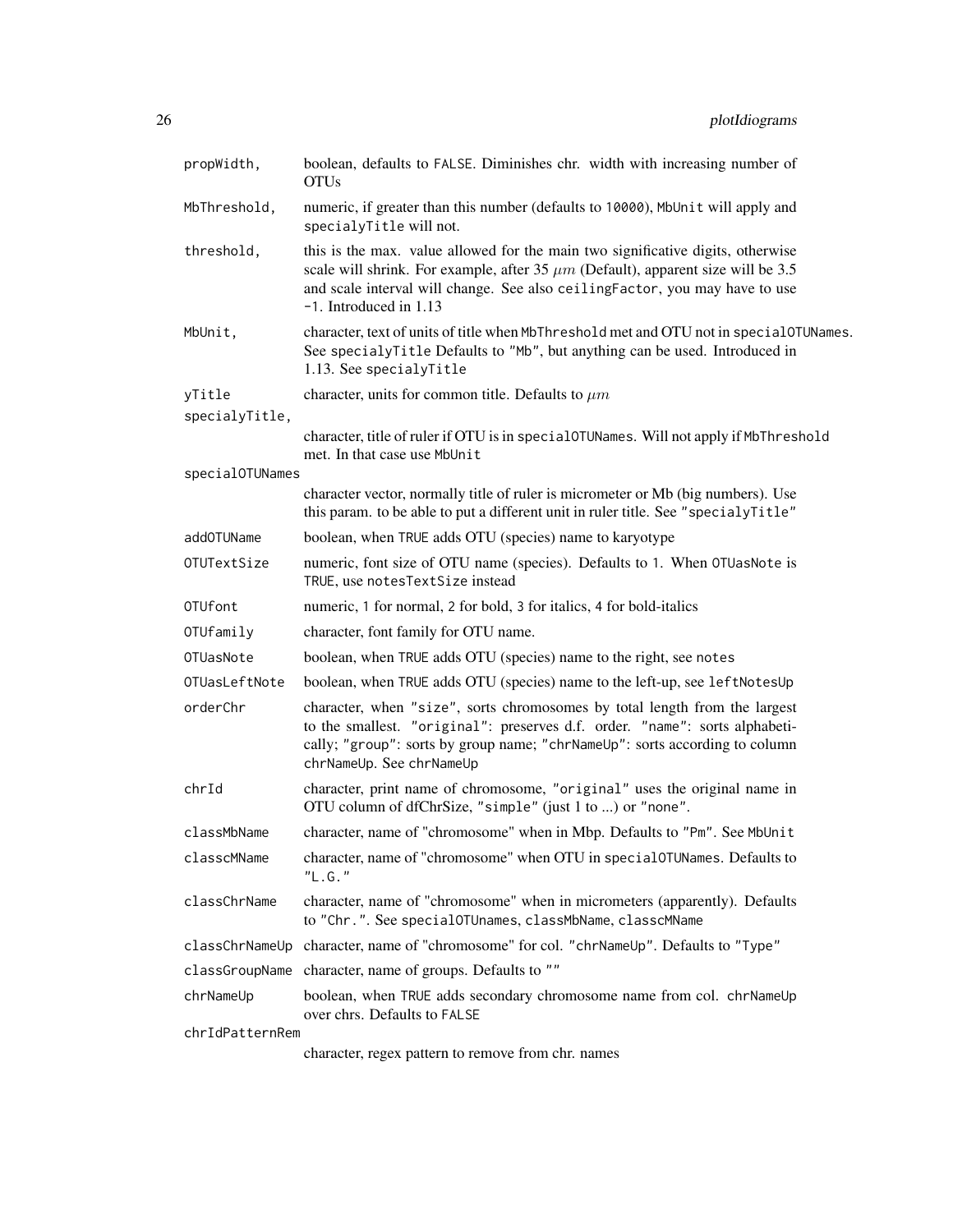indexIdTextSize

|                        | numeric, font size of chr. and kar. indices and chromosome name. Defaults to 1                                                                                                                                           |  |
|------------------------|--------------------------------------------------------------------------------------------------------------------------------------------------------------------------------------------------------------------------|--|
| distTextChr            | numeric, distance from name of chromosome to chromosome, also affects ver-<br>tical separation of indices. Defaults to 1                                                                                                 |  |
| groupUp                | boolean, when TRUE when groups present, they appear over the chr. name. De-<br>faults to FALSE                                                                                                                           |  |
| groupName              | boolean, when TRUE (default), shows group names. When FALSE only line                                                                                                                                                    |  |
| groupSepar             | numeric, factor for affecting chr. spacing chr Spacing among groups. Defaults<br>to $0.5$                                                                                                                                |  |
| chromatids             | boolean, when TRUE shows separated chromatids. Defaults to TRUE                                                                                                                                                          |  |
|                        | arrowsBothChrt boolean, when TRUE (default) (for chromatids=TRUE) shows upArrow, downArrow<br>styles of marks in both chromatids when arrowsToSide=TRUE.                                                                 |  |
| holocenNotAsChromatids |                                                                                                                                                                                                                          |  |
|                        | boolean, when TRUE and chromatids=TRUE does not plot holocen kar. with<br>chromatids. Defaults to FALSE.                                                                                                                 |  |
| excHoloFrArrToSide     | boolean, when arrowsToSide=TRUE, excludes holocen. from this behaviour,<br>plotting a centered arrow only.                                                                                                               |  |
| xModifier              | numeric, for chromatids=TRUE, separation among chromatids. Quotient for<br>chrWidth. Defaults to 12 : chrWidth/12                                                                                                        |  |
| xModMonoHoloRate       |                                                                                                                                                                                                                          |  |
|                        | numeric, factor to shrink chromatid separ. for holocen. 5 means 5 times smaller<br>(quotient).                                                                                                                           |  |
| chrWidth               | numeric, relative chromosome width. Defaults to 0.5                                                                                                                                                                      |  |
| chrSpacing             | numeric, horizontal spacing among chromosomes, see also chrWidth. Defaults<br>to $0.5$                                                                                                                                   |  |
| specialChrWidth        |                                                                                                                                                                                                                          |  |
|                        | numeric, relative chromosome width. Defaults to 0.5 for OTUs in special0TUNames                                                                                                                                          |  |
| specialChrSpacing      | numeric, horizontal spacing among chromosomes for OTUs in special0TUNames,<br>see also chrWidth. Defaults to 0.5                                                                                                         |  |
| chrColor               | character, main color for chromosomes. Defaults to "gray"                                                                                                                                                                |  |
|                        | chrBorderColor character, color for border of chromosomes, defaults to chrColor                                                                                                                                          |  |
|                        | centromerestize numeric, optional, this establishes the apparent size of cen. in the plot in $\mu$ m.<br>See autoCenSize=TRUE. Default: 0. Use with autoCenSize=FALSE                                                    |  |
| autoCenSize            | boolean, when TRUE ignores centromereSize                                                                                                                                                                                |  |
| cenColor               | character, color for centromeres, if GISH use NULL or NA. Defaults to chrColor                                                                                                                                           |  |
| fixCenBorder           | boolean, when TRUE uses chrColor as centromere (and cen. mark) border color.<br>See also cenColor, chrColor, colorBorderMark, borderOfWhiteMarks. No<br>default value. When chrColor is "white" this turns into "black". |  |
| gishCenBorder          | boolean, when TRUE, cen. mark border color is the same as mark color, ignoring<br>colorBorderMark. No default.                                                                                                           |  |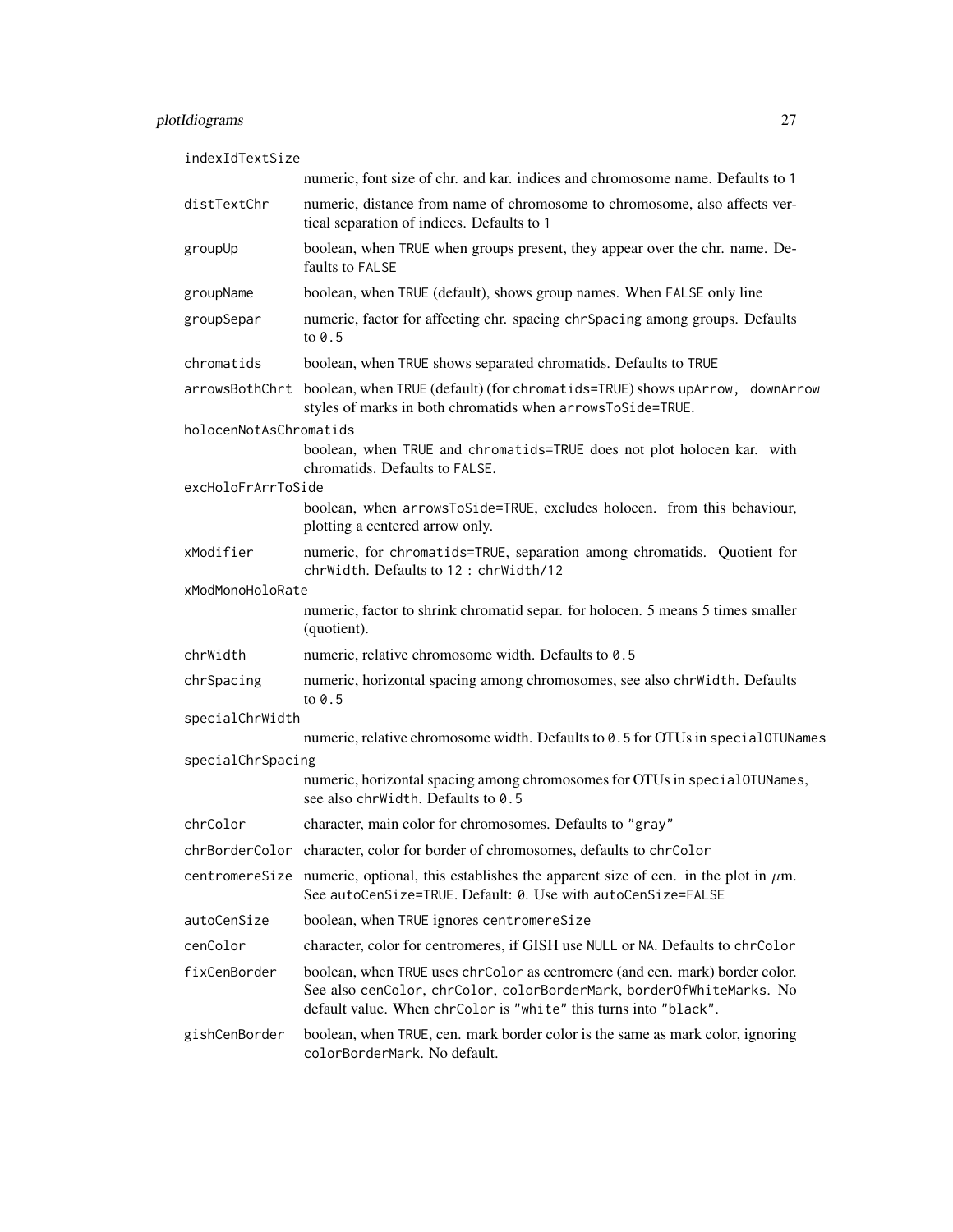| hideCenLines     | numeric, factor to multiply line width (lwd) used for covering cen. border, when<br>chrColor is white or when gishCenBorder=TRUE                                                                                                                                                                                                                                                                                                                                                                   |  |
|------------------|----------------------------------------------------------------------------------------------------------------------------------------------------------------------------------------------------------------------------------------------------------------------------------------------------------------------------------------------------------------------------------------------------------------------------------------------------------------------------------------------------|--|
| roundedCen       | deprecated, see cenFormat                                                                                                                                                                                                                                                                                                                                                                                                                                                                          |  |
| cenFormat        | boolean, when "triangle", cen. has triangular aspect. When "rounded", it has<br>rounded aspect (Default). "inProtein" for using the mark with style of same<br>name.                                                                                                                                                                                                                                                                                                                               |  |
| cenFactor        | numeric, modifies any cen. mark and cen. size. Defaults to 1                                                                                                                                                                                                                                                                                                                                                                                                                                       |  |
| squareness       | numeric, shape of vertices of chromosomes and square marks, higher values<br>more squared. Defaults to 4                                                                                                                                                                                                                                                                                                                                                                                           |  |
| lwd.chr          | thickness of border of chr., some marks and ruler. Thick of cM marks when<br>lwd.cM absent and other marks when lwd.marks absent. Defaults to 0.5                                                                                                                                                                                                                                                                                                                                                  |  |
| 1wd.cM           | thickness of cM marks. Defaults to 1wd.chr                                                                                                                                                                                                                                                                                                                                                                                                                                                         |  |
| lwd.marks        | thickness of most marks. Except cM marks and centr. related marks. See<br>lwd.chr, lwd.cM. Defaults to lwd.chr value when 99                                                                                                                                                                                                                                                                                                                                                                       |  |
| dfMarkPos        | data.frame of marks (sites): columns: OTU (opt), chrName, markName (name<br>of site), chrRegion (for monocen. and opt for whole arm (w) in holocen.),<br>markDistCen (for monocen.), markPos (for holocen.), markSize; column chrRegion:<br>use p for short arm, q for long arm, cen for centromeric mark and w for whole<br>chr. mark; column markDistCen: use distance from centromere to mark, not<br>necessary for cen. marks (cen), w, p, q (when whole arm). See also param.<br>markDistType |  |
| defaultStyleMark |                                                                                                                                                                                                                                                                                                                                                                                                                                                                                                    |  |
|                  | character, default style of mark, only used when style column of dfMarkColor<br>data.frame is missing or in absence of this data.frame. Use "square" (default),<br>"squareLeft", "dots", "cM", "cMLeft", "cenStyle", "upArrow", "downArrow".                                                                                                                                                                                                                                                       |  |
| markDistType     | character, if "cen" = the distance you provided in data.frame (dfMarkPos) col-<br>umn markDistCen or markPos is to the center of the mark, if "beg" = the dis-<br>tance you provided is to the beginning of the mark (Default)                                                                                                                                                                                                                                                                     |  |
| protruding       | numeric, when style of mark is "cM", fraction of chrWidth to stretch marker.<br>Defaults to 0.2. Introduced in 1.13                                                                                                                                                                                                                                                                                                                                                                                |  |
| startPos         | numeric, factor to increase separation of exProtein marks to chromosome. De-<br>faults to 0                                                                                                                                                                                                                                                                                                                                                                                                        |  |
| pMarkFac         | numeric, fraction of chr. size for exProtein style marks. Defaults to 0.25                                                                                                                                                                                                                                                                                                                                                                                                                         |  |
| origin,          | For non-monocentric chr. (for holocentrics only) Use "b" (default) if distance to<br>mark in ("markPos" column in "dfMarkPos") data.frame measured from bot-<br>tom of chromosome, use "t" for distance to mark from top of chr.                                                                                                                                                                                                                                                                   |  |
| efZero,          | numeric, numbers below this one will be considered as zero, for comparison<br>purposes. Defaults to 1e-5                                                                                                                                                                                                                                                                                                                                                                                           |  |
| cMBeginCenter,   |                                                                                                                                                                                                                                                                                                                                                                                                                                                                                                    |  |
|                  | boolean, start position of cM and cMLeft marks. If TRUE, starts in the center<br>(width) of chr. . Defaults to FALSE                                                                                                                                                                                                                                                                                                                                                                               |  |
| arrowhead        | numeric, proportion of head of arrow (mark styles: upArrow,<br>downArrow).<br>Defaults to 0.3                                                                                                                                                                                                                                                                                                                                                                                                      |  |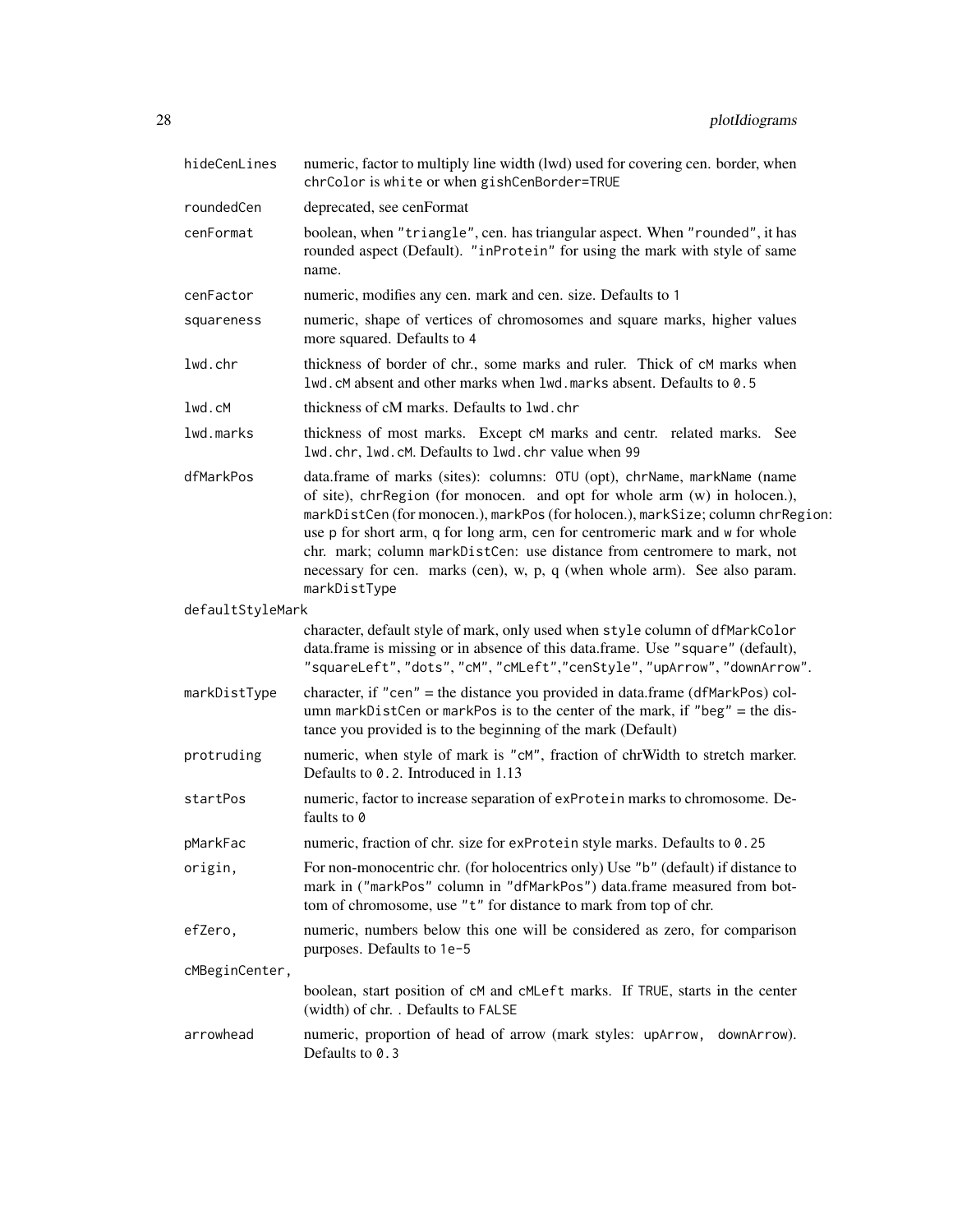| shrinkArrow          | numeric, proportion, shrinks body of arrow. Defaults to 0.3333                                                                                                                                                                                                                                                  |  |
|----------------------|-----------------------------------------------------------------------------------------------------------------------------------------------------------------------------------------------------------------------------------------------------------------------------------------------------------------|--|
| arrowheadWidthShrink |                                                                                                                                                                                                                                                                                                                 |  |
|                      | numeric, proportion, shrinks head of arrow. Defaults to 0.1                                                                                                                                                                                                                                                     |  |
| arrowsToSide         | boolean, when FALSE use a centered arrow, instead of an arrow next to chr.<br>margins (TRUE, default). See arrowsBothChrt                                                                                                                                                                                       |  |
| useOneDot            | boolean, use one dot instead of two in style of marks dots. Defaults to FALSE.<br>Not useful for chromatids=TRUE                                                                                                                                                                                                |  |
| dotsAs0val           | boolean, use oval instead of two dots in style of marks dots. Defaults to FALSE.<br>See useOneDot. Not useful for chromatids=TRUE or circularPlot=TRUE                                                                                                                                                          |  |
| dfMarkColor          | data.frame, optional, specifying colors and style for marks (sites); columns:<br>markName, markColor, style. style accepts: square, squareLeft, dots, cM,<br>"CMLeft", "cenStyle", "upArrow", "downArrow", "exProtein". (if column<br>style missing all (except 5S) are plotted as in param. defaultStyleMark). |  |
| mycolors             | character vector, optional, i.e. c("blue", "red", "green") for specifying<br>color of marks in order of appearance. if diverges with number of marks will be<br>recycled if dfMarkColor present, mycolors will be ignored. To know the order<br>of your marks use something like: unique(dfMarkPos\$markName)   |  |
| borderOfWhiteMarks   |                                                                                                                                                                                                                                                                                                                 |  |
|                      | boolean, if TRUE (Default) uses black border for white marks. See dfMarkColor.<br>Does not apply to marks with style cenStyle                                                                                                                                                                                   |  |
| colorBorderMark      |                                                                                                                                                                                                                                                                                                                 |  |
|                      | character, without default, pass a name of a color to use as border of marks. See<br>borderOfWhiteMarks                                                                                                                                                                                                         |  |
| lwd.mimicCen         | thickness of lines of cenStyle marks; affects only lateral borders. Defaults to<br>lwd.chr                                                                                                                                                                                                                      |  |
|                      | defCenStyleCol character, color of outer part of cenStyle marks. Defaults to white                                                                                                                                                                                                                              |  |
| pattern              | REGEX pattern to remove from names of marks                                                                                                                                                                                                                                                                     |  |
| legend               | character, "none" for no legend; "inline" prints labels near chromosomes;<br>"aside" prints legend to the right of karyotypes (default). See markLabelSpacer                                                                                                                                                    |  |
| remSimiMarkLeg       | boolean, when legend="aside", if you use pattern, you can have several<br>marks with same name. When TRUE this remove this pseudoduplicates from<br>legend. Be sure that this pseudoduplicates have the same color, otherwise you<br>should use FALSE.                                                          |  |
|                      | bannedMarkName character, character string or vector with mark names to be removed from plot.<br>Not the marks but the labels. Except when bMarkNameAside is used.                                                                                                                                              |  |
| bMarkNameAside       | boolean, when TRUE and legend="inline", shows marks in bannedMarkName<br>as legend="aside".                                                                                                                                                                                                                     |  |
| forbiddenMark,       |                                                                                                                                                                                                                                                                                                                 |  |
|                      | character, character string or vector with mark names to be removed from plot.<br>Not the marks but the labels.                                                                                                                                                                                                 |  |
| legendWidth          | numeric, factor to increase width of squares and of legend. Defaults to 1.7                                                                                                                                                                                                                                     |  |
| legendHeight         | numeric, factor to increase height of squares and dots of legend. Automatic.                                                                                                                                                                                                                                    |  |
| markLabelSize        | numeric, only if legend $! = (not)$ "", size of the font of labels of marks (legend).<br>Defaults to 1                                                                                                                                                                                                          |  |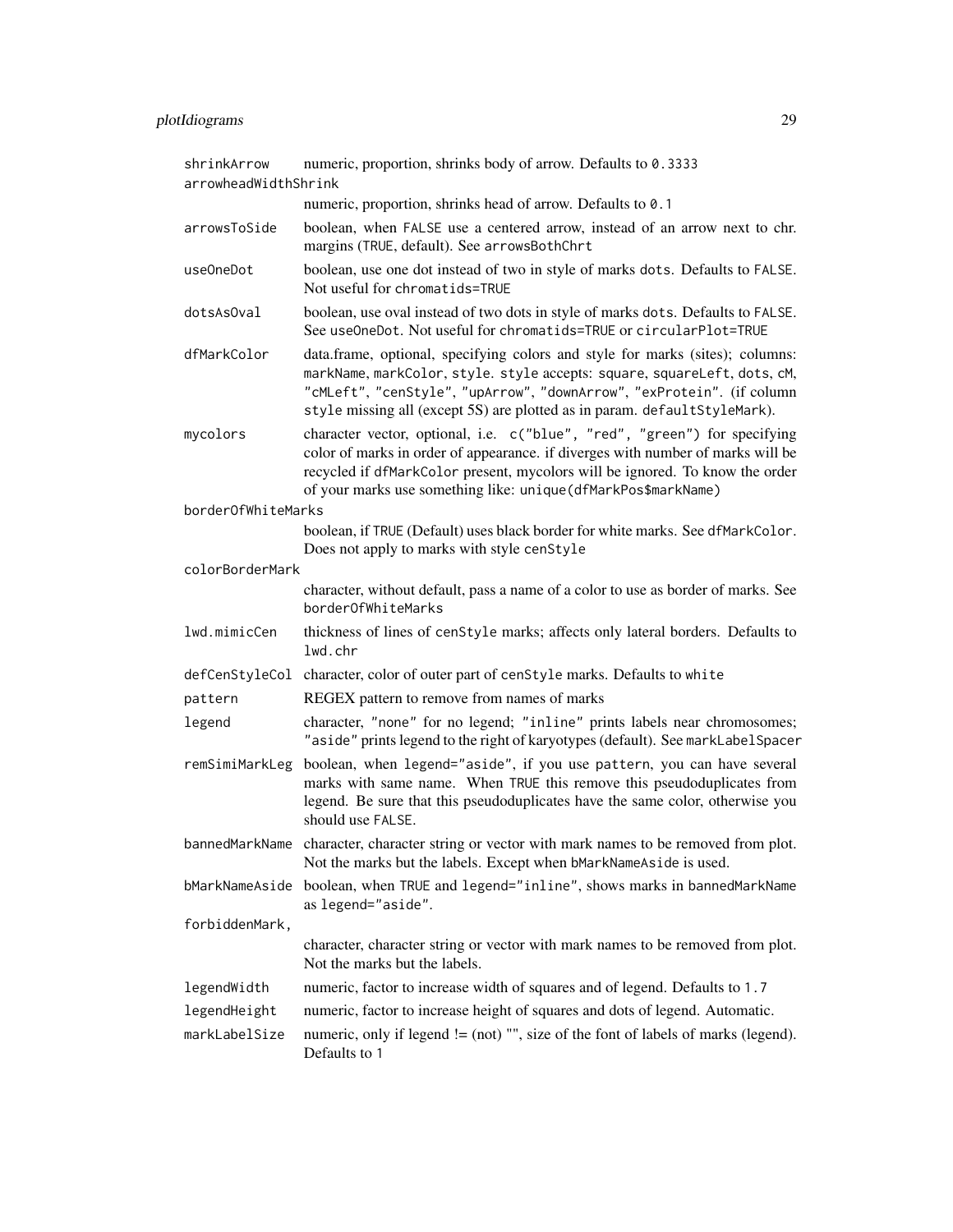markLabelSpacer

| illdi KLabelspacer |                                                                                                                                                                                                                                                                                                                        |
|--------------------|------------------------------------------------------------------------------------------------------------------------------------------------------------------------------------------------------------------------------------------------------------------------------------------------------------------------|
|                    | numeric, only if legend="aside", space from the rightmost chr. to legend.<br>Defaults to 1                                                                                                                                                                                                                             |
| legendYcoord       | numeric, modify Y position of legend when legend="aside"                                                                                                                                                                                                                                                               |
| markNewLine,       | character, character to split mark Names into different lines. Applies to square<br>marks. Defaults to NA                                                                                                                                                                                                              |
| mylheight,         | numeric, for markNewLine!=NA; is equivalent to lheight of par: "The line<br>height multiplier. The height of a line of text (used to vertically space multi-line<br>text) is found by multiplying the character height both by the current character<br>expansion and by the line height multiplier." Defaults to 0.7. |
| chrSize            | boolean, when TRUE adds total chr size under each chr. Defaults to FALSE                                                                                                                                                                                                                                               |
| nsmall             | numeric, rounding decimals for chrSize parameter. Defaults to 1                                                                                                                                                                                                                                                        |
| chrSizeMbp         | boolean, when TRUE adds total Mbp chr. size to each chr. provided, there is<br>a Mbp column in dfChrSize data.frame. Defaults to FALSE. If data in columns<br>shortArmSize, or col. chrSize is in millions ("Mbp"). Use chrSize=TRUE not<br>this one (not column Mbp, you don't need this).                            |
| markPer            | character vector, name of mark(s) to calculate $%$ of mark in chr. and add it to<br>plot. See perAsFraction                                                                                                                                                                                                            |
| showMarkPos        | boolean, adds position of marks under karyotype (fraction 0-1) when TRUE. De-<br>faults to FALSE                                                                                                                                                                                                                       |
| bToRemove,         | character vector, bands to remove from calc. of pos., when showMarkPos = TRUE                                                                                                                                                                                                                                          |
| perAsFraction      | boolean, when TRUE % is shown as fraction. Defaults to FALSE. See markPer                                                                                                                                                                                                                                              |
| chrIndex           | character, add arm ratio with "AR" and centromeric index with "CI", or "both"<br>(Default), or "none" for none                                                                                                                                                                                                         |
| morpho             | character, when "both" (default) prints the Guerra and Levan classif of cen. po-<br>sition, use also "Guerra" or "Levan" or "none" for none. See also ?armRatioCI.                                                                                                                                                     |
| nameChrIndexPos    |                                                                                                                                                                                                                                                                                                                        |
|                    | numeric, modify position of name of chr. indices                                                                                                                                                                                                                                                                       |
| karIndex           | logical, add karyotype indices A (intrachromosomal - centromere pos.) and A2<br>(interchromosomal asymmetry, variation among chromosome sizes)                                                                                                                                                                         |
| karIndexPos        | numeric, move karyotype index. Defaults to 0.5                                                                                                                                                                                                                                                                         |
| ruler              | boolean, display ruler to the left of karyotype, when FALSE no ruler                                                                                                                                                                                                                                                   |
|                    | useMinorTicks boolean, display minor ticks between labeled ticks in ruler. See miniTickFactor.<br>Defaults to FALSE. (ticks without label)                                                                                                                                                                             |
| miniTickFactor     | numeric, number of minor ticks for each labeled tick. See useMinorTicks.<br>Defaults to 10                                                                                                                                                                                                                             |
| rulerPos           | numeric, absolute position of ruler, corresponds to pos argument of axis R plot                                                                                                                                                                                                                                        |
| ruler.tck          | numeric, tick size of ruler, corresponds to tck argument of axis R plot. Defaults<br>to $-0.02$                                                                                                                                                                                                                        |
| rulerNumberSize    | rulerNumberPos numeric, modify position of numbers of ruler. Defaults to 0.5                                                                                                                                                                                                                                           |

numeric, size of number's font in ruler. Defaults to 1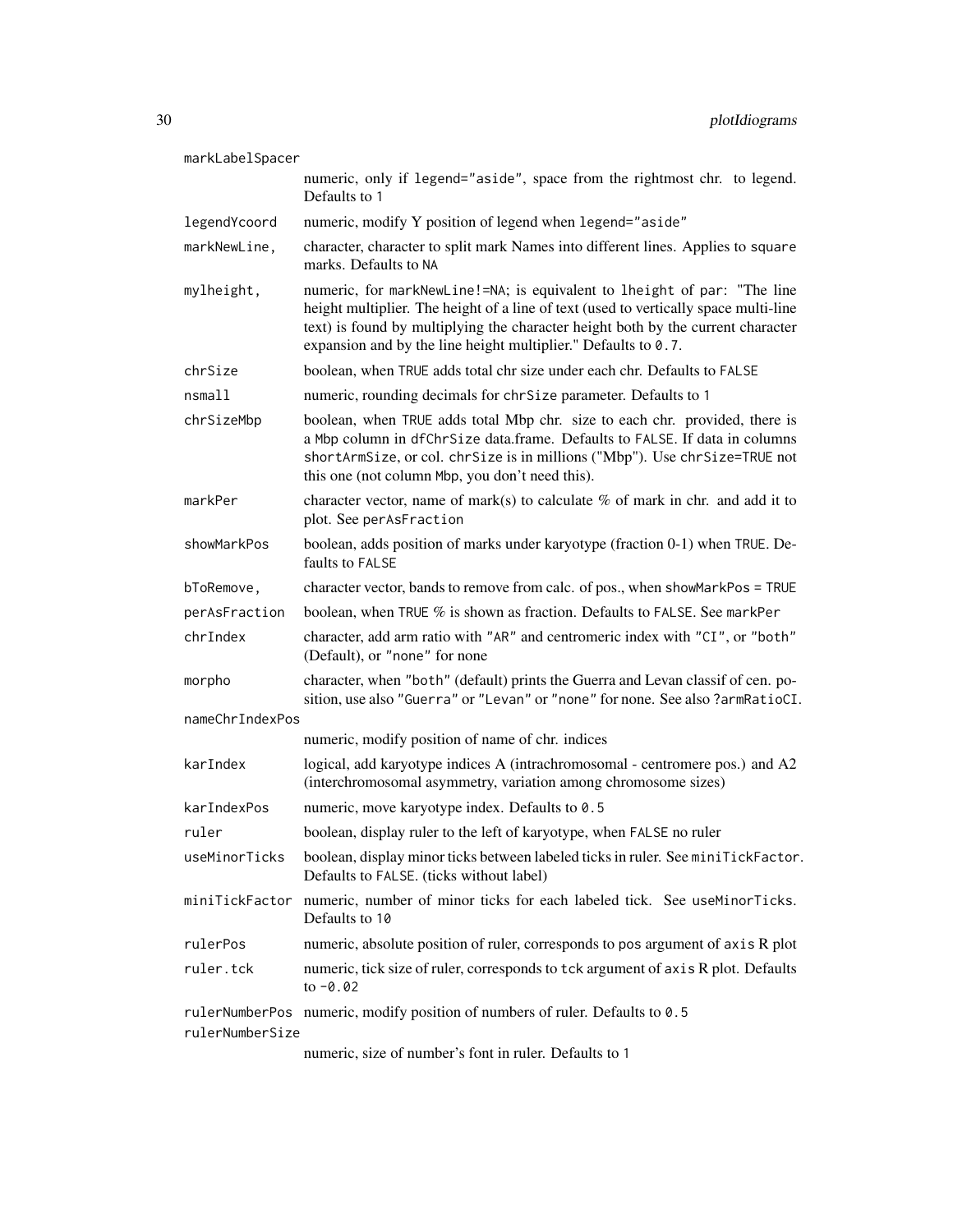| collapseCen     | boolean, avoid spacing in ruler between short arm and long arm.                                                                                                                            |  |
|-----------------|--------------------------------------------------------------------------------------------------------------------------------------------------------------------------------------------|--|
| rulerInterval   | numeric, intervals in ruler. No default, automatic.                                                                                                                                        |  |
| rulerIntervalcM |                                                                                                                                                                                            |  |
|                 | numeric, intervals in ruler of OTU in special OTUNames. No default. Introduced                                                                                                             |  |
| rulerIntervalMb | in 1.13                                                                                                                                                                                    |  |
|                 | numeric, intervals in ruler of OTU with data in Mb (>MbThreshold) and absent<br>from special0TUNames. No default. Usa data in millions                                                     |  |
| ceilingFactor   | numeric, affects number of decimals for ceiling. Affects max. value of ruler.<br>Defaults to 0. When threshold is greater than 35 this may have to be negative.<br>Introduced in 1.13      |  |
| xPosRulerTitle, |                                                                                                                                                                                            |  |
|                 | numeric, modify position of ruler title. See yTitle, specialyTitle, MbUnit.<br>Defaults to 2.6. A value of 2.6 means 2.6 times the value of chrSpacing to<br>the left, from the first chr. |  |
| yPosRulerTitle, |                                                                                                                                                                                            |  |
|                 | numeric, affects vertical position of ruler title. Defaults to 0                                                                                                                           |  |
| rulerTitleSize, | numeric font size of units of ruler. See also xPosRulerTitle                                                                                                                               |  |
| xlimLeftMod     |                                                                                                                                                                                            |  |
|                 | numeric, modifies xlim left argument of plot                                                                                                                                               |  |
| xlimRightMod    | numeric, x1im right side modification by adding space to the right of idiograms.<br>Defaults to 2                                                                                          |  |
| ylimBotMod      | numeric, modify yl im bottom argument of plot                                                                                                                                              |  |
| ylimTopMod      | numeric, modify ylim top argument of plot                                                                                                                                                  |  |
| callPlot        | boolean, create new plot in your device. Defaults to TRUE                                                                                                                                  |  |
| asp,            | numeric, y x aspect of plot. Defaults to 1                                                                                                                                                 |  |
| circularPlot    | boolean, if TRUE chromosomes/karyotypes are plotted in concentric circles. De-<br>faults to FALSE                                                                                          |  |
| verticalPlot    | boolean, when TRUE karyotypes are plotted vertically, otherwise, horizontally<br>Defaults to TRUE                                                                                          |  |
| karSpaceHor     | numeric, separation among horizontal karyotypes. When verticalPlot=FALSE.<br>Defaults to 0                                                                                                 |  |
| shrinkFactor    | numeric, for circularPlot=TRUE percentage of usage of circle. Defaults to 0.9                                                                                                              |  |
| separFactor     | numeric, for circularPlot=TRUE modify separation of concentric karyotypes.<br>Defaults to 1.5                                                                                              |  |
| labelSpacing    | numeric, for circularPlot=TRUE. Spacing of mark labels. Defaults to 0.7                                                                                                                    |  |
| labelOutwards   | boolean, inline labels projected outwards                                                                                                                                                  |  |
| chrLabelSpacing |                                                                                                                                                                                            |  |
|                 | numeric, for circularPlot=TRUE. Spacing of chr. labels. Defaults to 0.5                                                                                                                    |  |
| radius          | numeric, for circularPlot=TRUE. Affects radius of karyotypes. Defaults to<br>0.5                                                                                                           |  |
| rotation        | numeric, anti-clockwise rotation, defaults to 0.5 which rotates chr. from top to<br>-90 degrees. $(-0.5 * \pi)$                                                                            |  |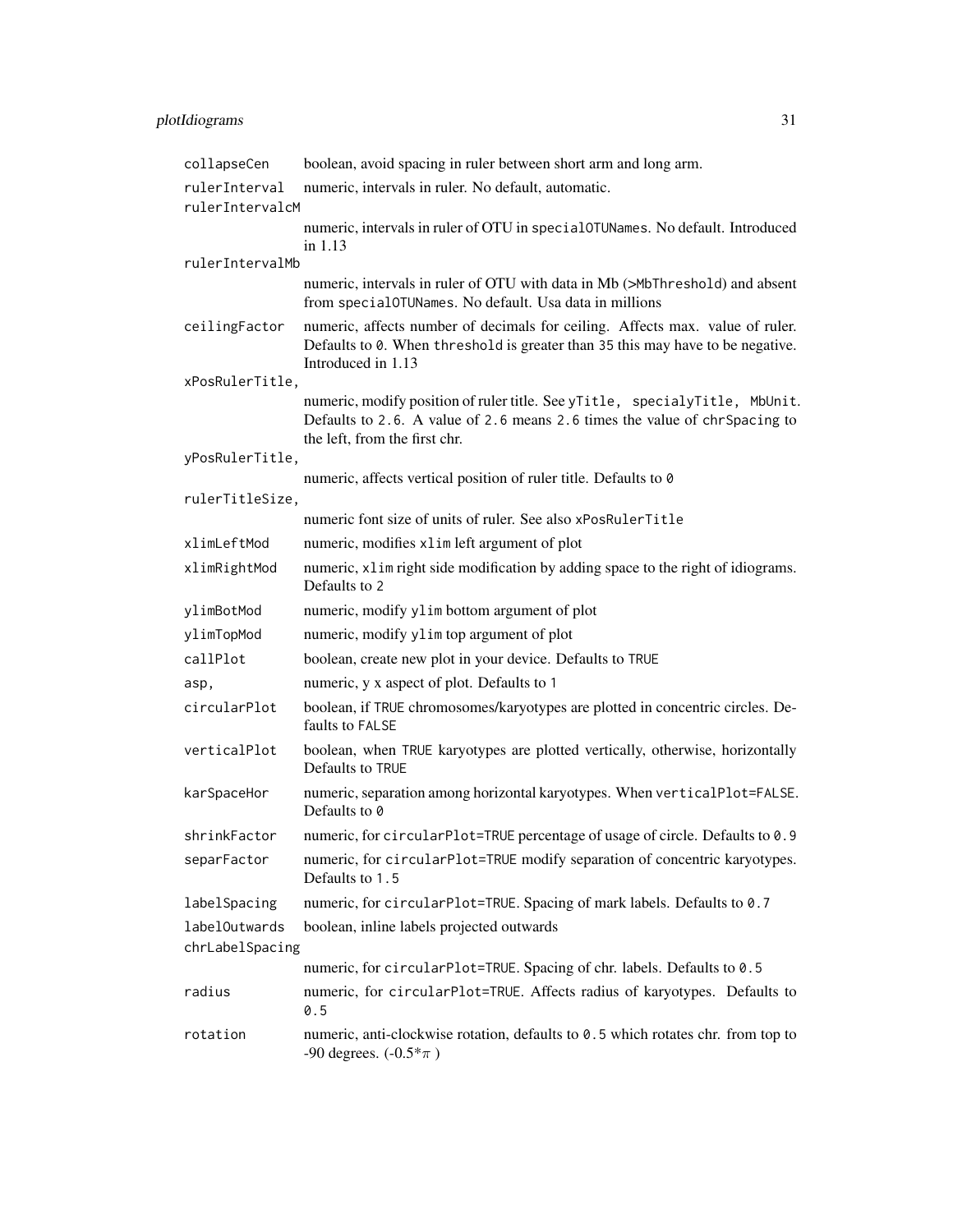<span id="page-31-0"></span>

| circleCenter       | numeric, for circularPlot=TRUE. Coordinate X of center of circles. Affects<br>legend="aside" position. Defaults to 1                                                                                                                                                               |  |
|--------------------|------------------------------------------------------------------------------------------------------------------------------------------------------------------------------------------------------------------------------------------------------------------------------------|--|
| circleCenterY      | numeric, for circularPlot=TRUE. Coordinate Y of center of circles. Affects<br>legend="aside" position. Defaults to 1                                                                                                                                                               |  |
| OTUlabelSpacing    |                                                                                                                                                                                                                                                                                    |  |
|                    | numeric, for circularPlot=TRUE. Spacing for OTU names. Defaults to 0.3                                                                                                                                                                                                             |  |
| 0TU <sub>srt</sub> | numeric, for circularPlot=TRUE. Angle to use for OTU names. Defaults to 0                                                                                                                                                                                                          |  |
| OTUplacing         | character, for circularPlot=TRUE. location of OTU name. Defaults to "first"<br>plots name near first chr. "number" places number near 1st chr. and index and<br>name to the right or center. "simple" place name to the right or center without<br>numbering. See also OTUcentered |  |
| OTULabelSpacerx    |                                                                                                                                                                                                                                                                                    |  |
|                    | numeric, for circularPlot=TRUE and OTUplacing="number" or "simple". Mod-<br>ifies x names position                                                                                                                                                                                 |  |
| OTULabelSpacery    |                                                                                                                                                                                                                                                                                    |  |
|                    | numeric, for circularPlot=TRUE and OTUplacing="number" or "simple". Mod-<br>ifies y names position                                                                                                                                                                                 |  |
| OTUcentered        | boolean, for circularPlot=TRUE and OTUplacing="number" or "simple". OTU<br>name in center of circle when TRUE, otherwise, to the right.                                                                                                                                            |  |
| OTUjustif          | numeric, for circularPlot=TRUE and OTUplacing="number" or "simple". Jus-<br>tification of OTU name. $\theta =$ left (Default); use 0.5 for centered. See ?text -><br>adj                                                                                                           |  |
| OTUlegendHeight    |                                                                                                                                                                                                                                                                                    |  |
|                    | numeric, for circularPlot=TRUE and OTUplacing="number" or "simple". Mod-<br>ifies y names separation                                                                                                                                                                               |  |
| roundness          | deprecated, use squareness                                                                                                                                                                                                                                                         |  |
| $\cdots$           | accepts other arguments for the plot, see, ?plot                                                                                                                                                                                                                                   |  |
|                    |                                                                                                                                                                                                                                                                                    |  |

# Value

plot

### See Also

[asymmetry](#page-2-2) [armRatioCI](#page-1-1) [chrbasicdatamono](#page-5-1) [chrbasicdataHolo](#page-4-1) [markposDFs](#page-14-1) [markdataholo](#page-13-1) [dfMarkColor](#page-9-1)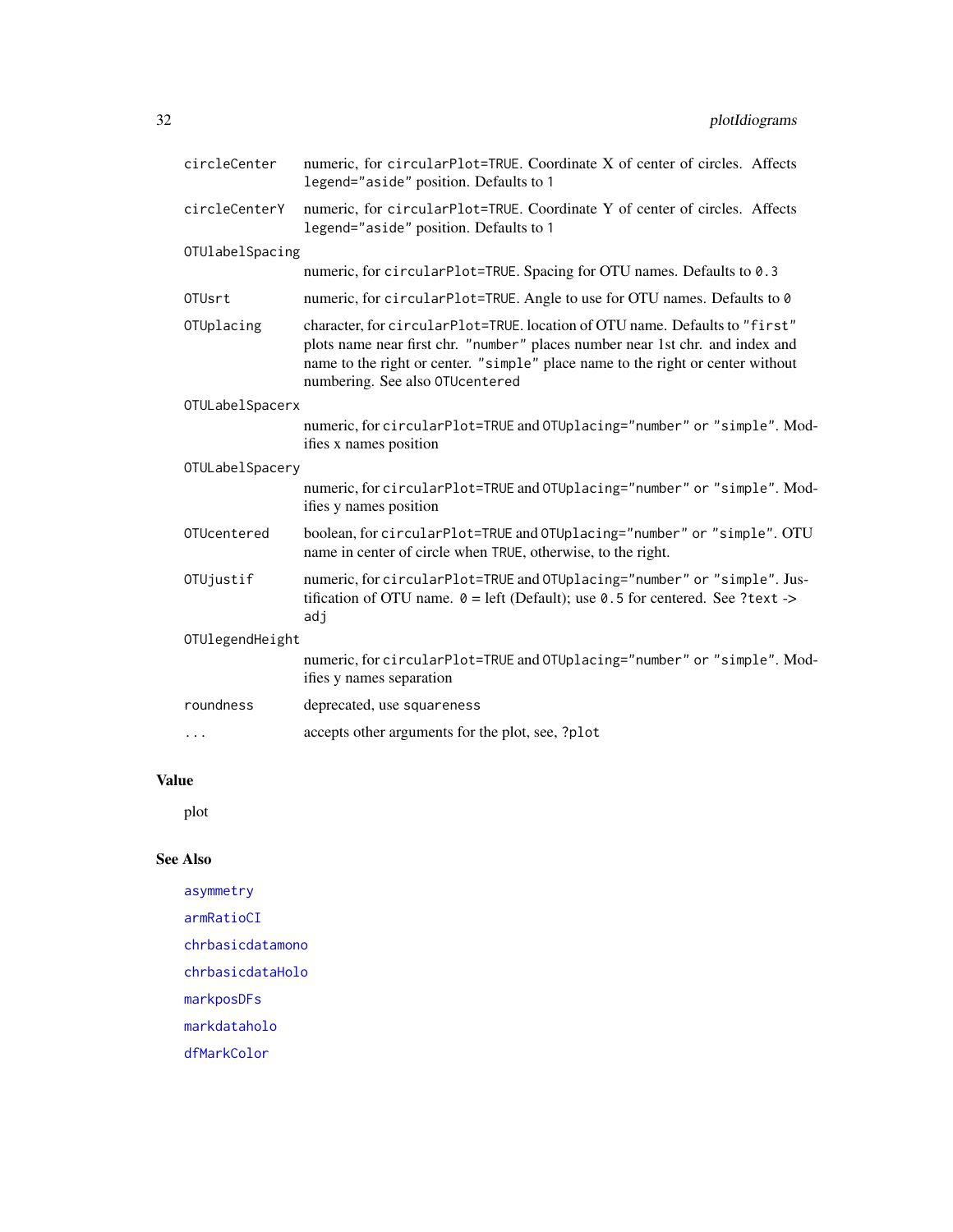#### <span id="page-32-0"></span>posCalc 33

### Examples

```
data(dfOfChrSize)
plotIdiograms(dfOfChrSize, ylimBotMod = .75, rulerPos=-.5)
plotIdiograms(dfOfChrSize, circularPlot = TRUE, chrLabelSpacing = 1)
plotIdiograms(dfChrSizeHolo, rulerPos=-.5)
```

```
posCalc FUNCTION posCalc and fillMarkInfo
```
#### Description

calculates position of marks in fraction of (%) chromosome units (0-1)

#### Usage

```
posCalc(
  dfMarkPos,
  listOfdfChromSize,
 bToRemove = "",
 markDistType = "beg",
 origin = "b",showBandList = FALSE,
  result = "tibble"
)
```
fillMarkInfo2(dfMarkPos, dfChrSize)

fillMarkInfo(dfMarkPos, dfChrSize, markDistType = "beg", origin = "b")

#### Arguments

| dfMarkPos         | data.frame of marks' position                                                                                                                                                                                                             |  |
|-------------------|-------------------------------------------------------------------------------------------------------------------------------------------------------------------------------------------------------------------------------------------|--|
| listOfdfChromSize |                                                                                                                                                                                                                                           |  |
|                   | list (for posCalc) or data.frames of chr. sizes.                                                                                                                                                                                          |  |
| bToRemove,        | character, bands to remove from calc. of pos.                                                                                                                                                                                             |  |
| markDistType      | markDistType character, if "cen" = the distance you provided in data.frame<br>(dfMarkPos) column markDistCen or markPos is to the center of the mark, if<br>"beg" = the distance you provided is to the beginning of the mark (Default)   |  |
| origin,           | character, For non-monocentric chr. (for holocentrics only) Use "b" (default) if<br>distance to mark in ("markPos" column in "dfMarkPos") data.frame measured<br>from bottom of chromosome, use "t" for distance to mark from top of chr. |  |
| showBandList,     | boolean, show row of all bands in tibble, see "result"                                                                                                                                                                                    |  |
| result            | character, use "tibble" to get results in tibble, "data. frame", or other string<br>results in a list                                                                                                                                     |  |
| dfChrSize         | data frame of chr. sizes                                                                                                                                                                                                                  |  |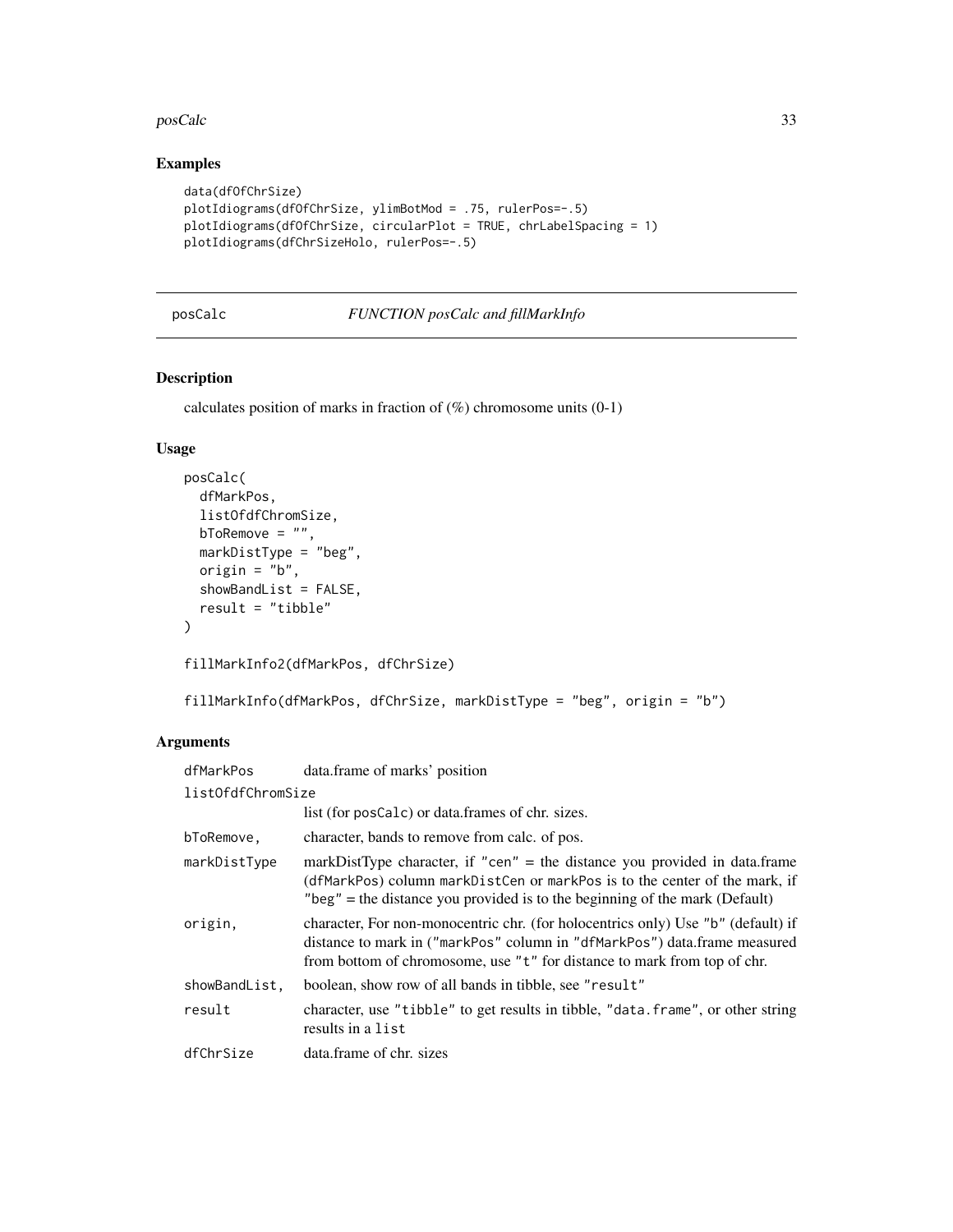34 robert

#### Value

list, tibble

data.frame of marks

data.frame of marks

#### Examples

```
load(system.file("shinyApps", "iBoard/www/rda/monoholoCS.rda", package = "idiogramFISH") )
load(system.file("shinyApps", "iBoard/www/rda/monoholoMarks.rda", package = "idiogramFISH") )
monoholoMarks2 <- fillMarkInfo(monoholoMarks,monoholoCS)
posCalc(monoholoMarks2,monoholoCS, result="data.frame")
```
robert *FUNCTION to produce a Robertsonian translocation*

#### Description

This function reads a data.frame with chr. sizes [chrbasicdatamono](#page-5-1) and another with marks' positions, [markposDFs](#page-14-1) and gets as arguments two chr. names and two arms, respectively.

It returns a list with two data.frames. One with the chr. size of the resulting translocation and another with the marks' positions for the derivative chr.

#### Usage

robert(dfChrSize, dfMarkPos, chr1, chr2, arm1, arm2)

#### Arguments

| dfChrSize | name of data.frame of chr. sizes           |
|-----------|--------------------------------------------|
| dfMarkPos | name of data.frame of chr marks' positions |
| chr1      | name of chr.                               |
| chr2      | name of chr.                               |
| arm1      | arm of chr1 to be included                 |
| arm2      | arm of chr2 to be included                 |

#### Value

list

#### References

Robertson, W. R. B. (1916). Chromosome studies. I. Taxonomic relationships shown in the chromosomes of Tettigidae and Acrididae: V-shaped chromosomes and their significance in Acrididae, Locustidae, and Gryllidae: chromosomes and variation. Journal of Morphology, 27(2), 179-331.

<span id="page-33-0"></span>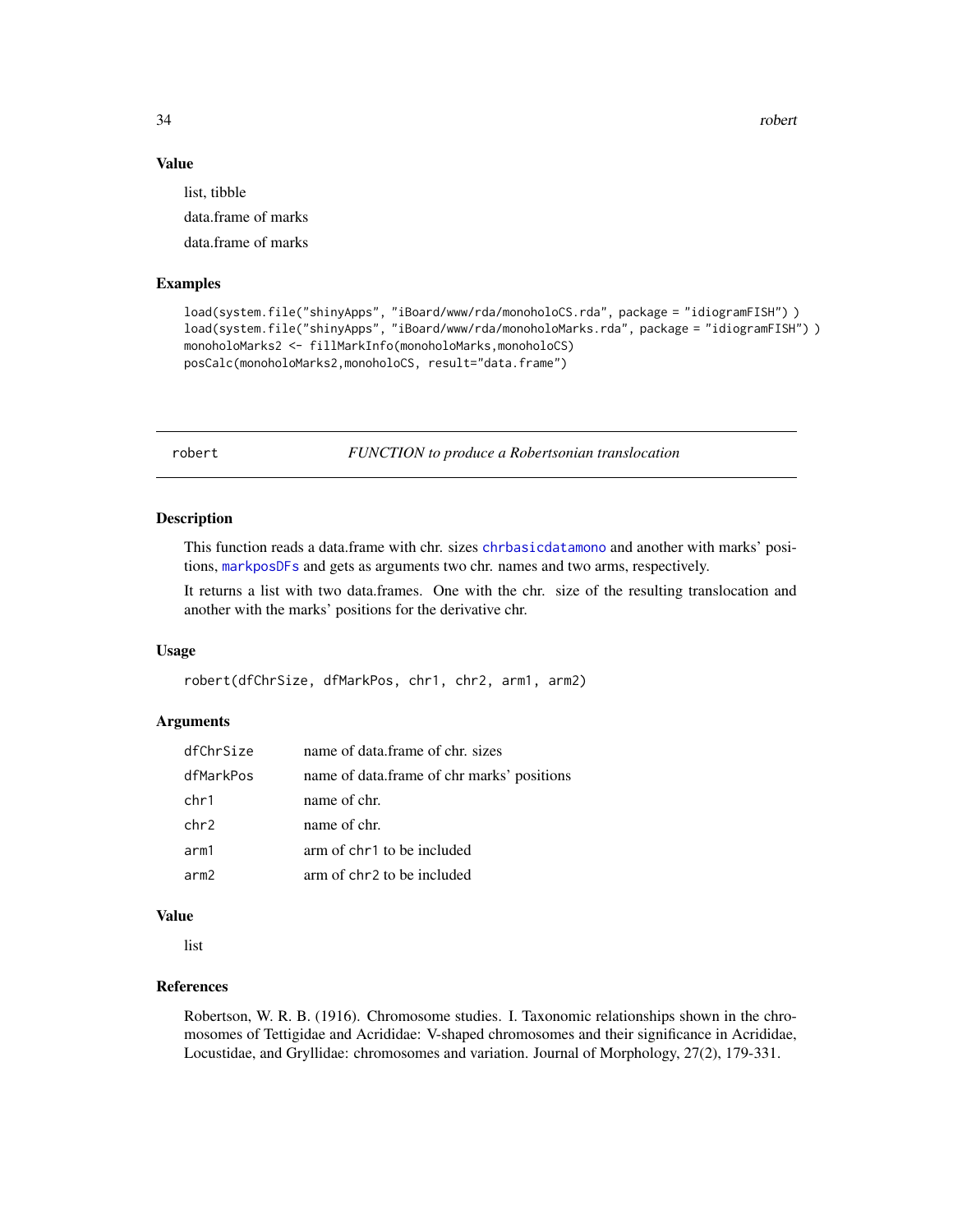#### <span id="page-34-0"></span>runBoard 35

# Examples

```
data(humChr)
data(humMarkPos)
chrt13q14q<-robert(humChr,humMarkPos,13,14,"q","q")
```
#### runBoard *FUNCTION runBoard*

# Description

runBoard: run shinyApp

#### Usage

```
runBoard(installAll = FALSE)
```
#### Arguments

installAll boolean, when TRUE dependences are installed without asking. Defaults to FALSE

#### Value

shiny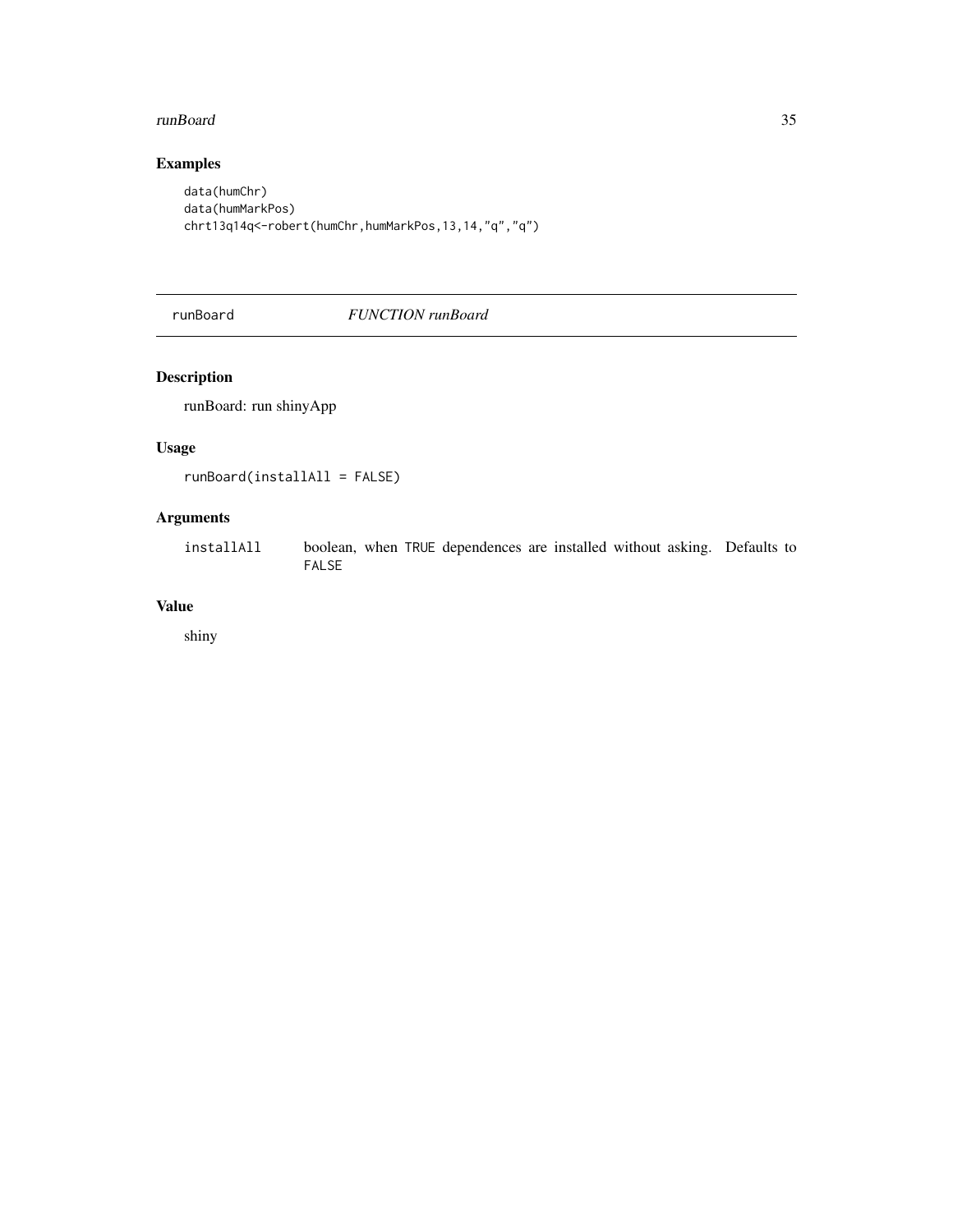# <span id="page-35-0"></span>**Index**

∗ arm armRatioCI, [2](#page-1-0) asymmetry, [3](#page-2-0) citrusSize, [7](#page-6-0) mapGGChr, [14](#page-13-0) ∗ chromosome perMark, [18](#page-17-0) plotIdiograms, [19](#page-18-0) posCalc, [33](#page-32-0) ∗ create makedfMarkColorMycolors, [13](#page-12-0) ∗ data.frame armRatioCI, [2](#page-1-0) asymmetry, [3](#page-2-0) mapGGChr, [14](#page-13-0) namesToColumns, [17](#page-16-0) plotIdiograms, [19](#page-18-0) ∗ datasets chrbasicdataHolo, [5](#page-4-0) chrbasicdatamono, [6](#page-5-0) dfMarkStyle, [10](#page-9-0) markdataholo, [14](#page-13-0) markposDFs, [15](#page-14-0) ∗ duplicates make.uniqueIF, [12](#page-11-0) ∗ fraction posCalc, [33](#page-32-0) ∗ genBank genBankReadIF, [12](#page-11-0) ∗ marks namesToColumns, [17](#page-16-0) ∗ mark makedfMarkColorMycolors, [13](#page-12-0) perMark, [18](#page-17-0) posCalc, [33](#page-32-0) ∗ percentage perMark, [18](#page-17-0) ∗ position posCalc, [33](#page-32-0)

∗ shiny runBoard, [35](#page-34-0) ∗ size armRatioCI, [2](#page-1-0) asymmetry, [3](#page-2-0) citrusSize, [7](#page-6-0) mapGGChr, [14](#page-13-0) ∗ span perMark, [18](#page-17-0) ∗ string make.uniqueIF, [12](#page-11-0) ∗ translocation robert, [34](#page-33-0) ∗ unique make.uniqueIF, [12](#page-11-0) allChrSizeSample *(*chrbasicdatamono*)*, [6](#page-5-0) allMarksSample *(*markposDFs*)*, [15](#page-14-0) armRatioCI, [2,](#page-1-0) *[7](#page-6-0)*, *[32](#page-31-0)* asymmetry, [3,](#page-2-0) *[7](#page-6-0)*, *[32](#page-31-0)*

bigdfChrSizeHolo *(*chrbasicdataHolo*)*, [5](#page-4-0) bigdfMarkPosHolo *(*markdataholo*)*, [14](#page-13-0) bigdfMarkPosHolo2 *(*markdataholo*)*, [14](#page-13-0) bigdfOfChrSize *(*chrbasicdatamono*)*, [6](#page-5-0) bigdfOfChrSize3Mb *(*chrbasicdataHolo*)*, [5](#page-4-0) bigdfOfMarks *(*markposDFs*)*, [15](#page-14-0) bigdfOfMarks3Mb *(*markdataholo*)*, [14](#page-13-0)

asymmetryA2, *[5](#page-4-0)*

asymmetryA2 *(*asymmetry*)*, [3](#page-2-0)

chrbasicdataHolo, *[4](#page-3-0)*, [5,](#page-4-0) *[15](#page-14-0)*, *[32](#page-31-0)* chrbasicdatamono, *[3,](#page-2-0) [4](#page-3-0)*, [6,](#page-5-0) *[17](#page-16-0)*, *[32](#page-31-0)*, *[34](#page-33-0)* citrusMarkPos *(*citrusSize*)*, [7](#page-6-0) citrusSize, [7](#page-6-0)

dfAlloParentMarks *(*markposDFs*)*, [15](#page-14-0) dfAlloParentMarksHolo *(*markdataholo*)*, [14](#page-13-0) dfChrSizeHolo *(*chrbasicdataHolo*)*, [5](#page-4-0) dfMarkColor, *[17](#page-16-0)*, *[19](#page-18-0)*, *[32](#page-31-0)*